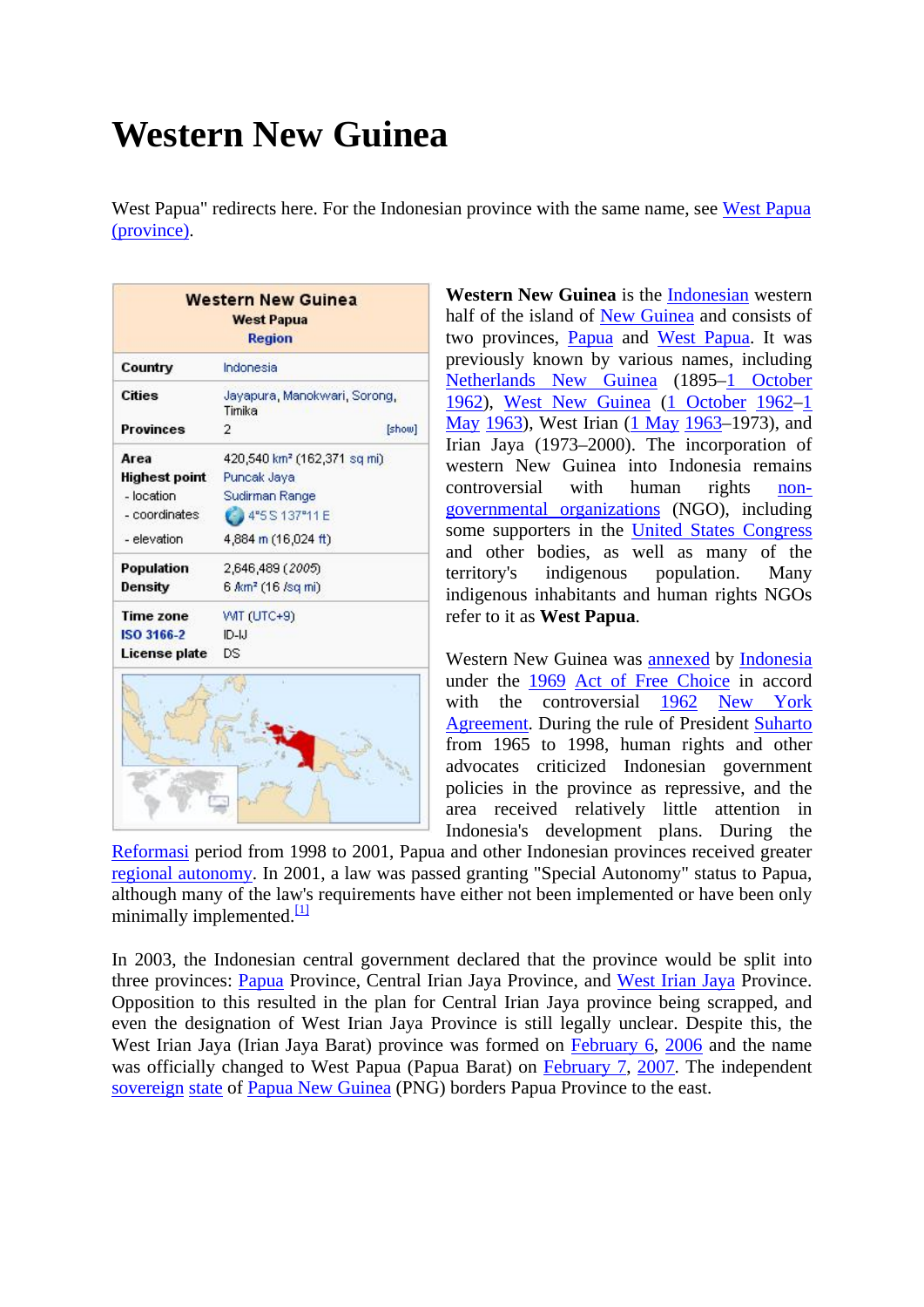# *History*

[Papuans](http://en.wikipedia.org/wiki/Papuans) have inhabited the Australasian continental [island](http://en.wikipedia.org/wiki/Island) of [Papua](http://en.wikipedia.org/wiki/Papua) for over 40,000 years while [Austronesians](http://en.wikipedia.org/wiki/Austronesian_people) have been there for several thousand years. These groups have developed diverse cultures and languages in situ; there are over 300 languages and two hundred additional dialects in West New Guinea alone (*See [Papuan languages,](http://en.wikipedia.org/wiki/Papuan_languages) [Austronesian](http://en.wikipedia.org/wiki/Austronesian_languages)  [languages](http://en.wikipedia.org/wiki/Austronesian_languages)*).

On [June 13,](http://en.wikipedia.org/wiki/June_13) [1545](http://en.wikipedia.org/wiki/1545) [Ortiz de Retez,](http://en.wikipedia.org/wiki/Ortiz_de_Retez) in command of the San Juan, left port in [Tidore](http://en.wikipedia.org/wiki/Tidore), an island of the East Indies and sailed to reach the northern coast of the island of New Guinea, which he ventured along as far as the mouth of the [Mamberamo River.](http://en.wikipedia.org/wiki/Mamberamo_River) He took possession of the land for the Spanish Crown, in the process giving the island the name by which it is known today. He called it Nueva Guinea owing to the resemblance of the local inhabitants to the peoples of the [Guinea](http://en.wikipedia.org/wiki/Guinea) coast in West Africa.

### **[Dutch control](http://en.wikipedia.org/wiki/Image:NetherlandsNewGuinea-1916.jpg)**



Dutch expeditions in Netherlands New Guinea 1907–1915.

In [1828](http://en.wikipedia.org/wiki/1828), the [Dutch](http://en.wikipedia.org/wiki/The_Netherlands) claimed the south coast west of the 141st meridian, and in [1848](http://en.wikipedia.org/wiki/1848) added the north coast west of Humboldt Bay. The border at 141° East was 'marked' on the coast by iron signpost displaying the Dutch coat of arms by an expedition in  $1881^{[2]}$  $1881^{[2]}$  $1881^{[2]}$  $1881^{[2]}$ . The Netherlands established trading posts in the area after [Britain](http://en.wikipedia.org/wiki/United_Kingdom) and [Germany](http://en.wikipedia.org/wiki/Germany) recognised the Dutch claims in treaties of [1885](http://en.wikipedia.org/wiki/1885) and [1895.](http://en.wikipedia.org/wiki/1895) At much the same time, Britain claimed south-east [New Guinea](http://en.wikipedia.org/wiki/New_Guinea) later known as the *[Territory of Papua](http://en.wikipedia.org/wiki/Territory_of_Papua)* and Germany claimed the northeast, later known as the *[Territory of New Guinea](http://en.wikipedia.org/wiki/German_New_Guinea)*.



In [1923,](http://en.wikipedia.org/wiki/1923) the *Nieuw Guinea Beweging* ([New Guinea Movement](http://en.wikipedia.org/w/index.php?title=New_Guinea_Movement&action=editredlink)) was created in the Netherlands by ultra right-wing supporters calling for Dutchmen to create a tropical Netherlands in Papua. This prewar movement without full government support was largely unsuccessful in its drive, but did coincide with the development of a plan for Eurasian settlement of the Dutch Indies to establish Dutch farms in northern West New Guinea. This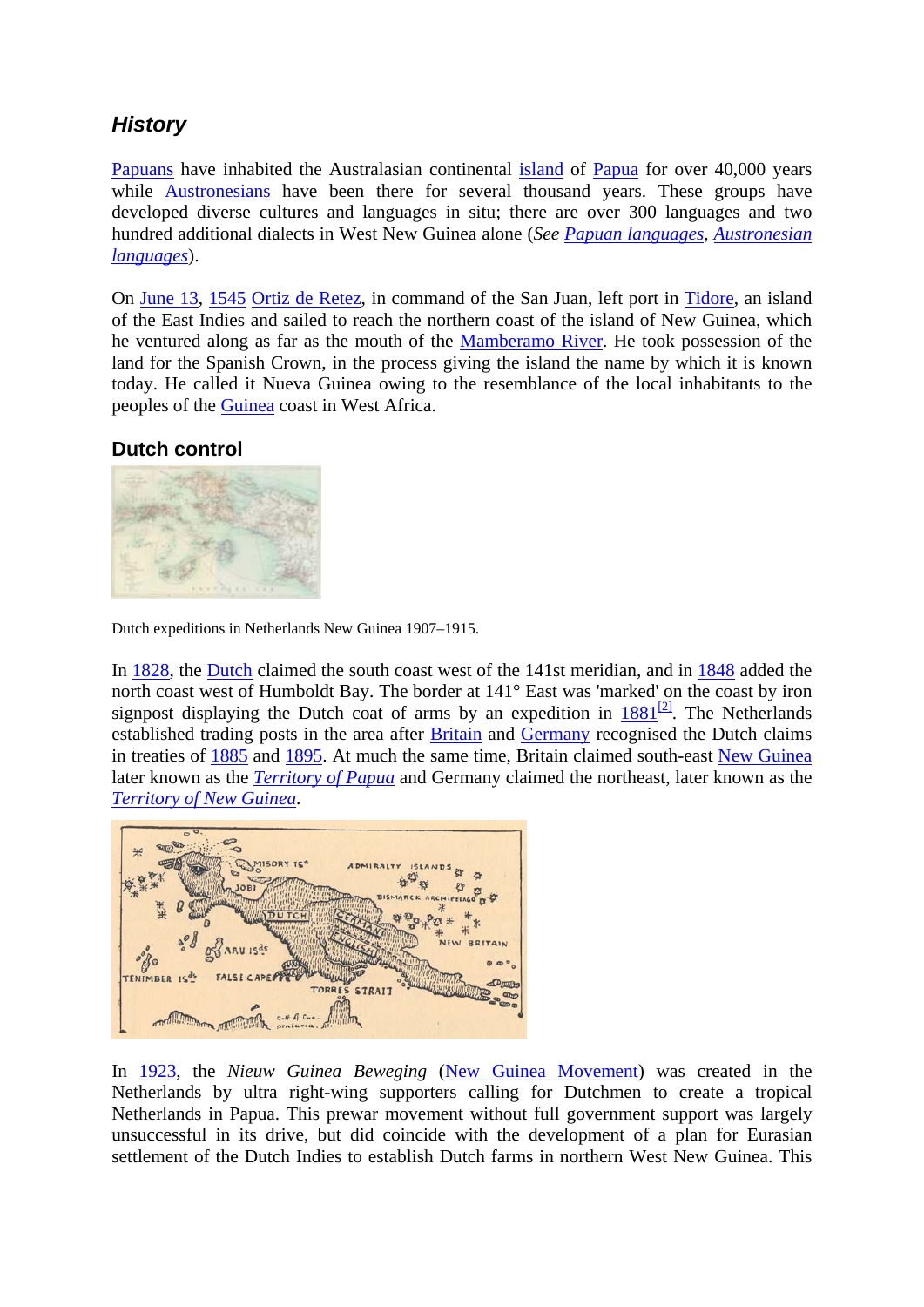effort also failed as most returned to Java disillusioned, and by [1938](http://en.wikipedia.org/wiki/1938) just 50 settlers remained near Hollandia and 258 in [Manokwari.](http://en.wikipedia.org/wiki/Manokwari)

In the early [1930s](http://en.wikipedia.org/wiki/1930s), the need for a national Papuan government was discussed by graduates of the Dutch Protestant Missionary Teachers College in Miei Wondama, Manokwari. These graduates continued their discussions among the wider community and quickly succeeded in cultivating a desire for national unity across the region and its three hundred languages. The College Principal Rev. Kijne also composed "*[Hai Tanahku Papua](http://en.wikipedia.org/wiki/Hai_Tanahku_Papua)*" ("*Oh My Land Papua*"), which in [1961](http://en.wikipedia.org/wiki/1961) was adopted as the national anthem.

A exploration company NNGPM was formed in [1935](http://en.wikipedia.org/wiki/1935) by [Shell](http://en.wikipedia.org/wiki/Royal_Dutch_Shell) (40%), [Mobil](http://en.wikipedia.org/wiki/Mobil) (40%) and [Chevron's](http://en.wikipedia.org/wiki/Chevron_Corporation) Far Pacific investments (20%) to explore West New Guinea. During [1936,](http://en.wikipedia.org/wiki/1936) Jean Dozy working for NNGPM reported the world's richest [gold](http://en.wikipedia.org/wiki/Gold) and [copper](http://en.wikipedia.org/wiki/Copper) deposits in a mountain near [Timika](http://en.wikipedia.org/w/index.php?title=Timika&action=editredlink) which he named [Ertsberg](http://en.wikipedia.org/w/index.php?title=Ertsberg&action=editredlink) (*Mountain of Ore*). Unable to license the find from the Dutch or indigenous landowners, NNGPM maintained secrecy of the discovery.

In [1942](http://en.wikipedia.org/wiki/1942), the northern coast of West New Guinea and the nearby islands were occupied by [Japan](http://en.wikipedia.org/wiki/Japan). [Allied](http://en.wikipedia.org/wiki/Allied) forces expelled the Japanese in [1944,](http://en.wikipedia.org/wiki/1944) and with Papuan approval, the [United](http://en.wikipedia.org/wiki/United_States)  [States](http://en.wikipedia.org/wiki/United_States) constructed a headquarters for Gen. [Douglas MacArthur](http://en.wikipedia.org/wiki/Douglas_MacArthur) at [Hollandia](http://en.wikipedia.org/wiki/Hollandia) (now [Jayapura](http://en.wikipedia.org/wiki/Jayapura)) and over twenty US bases and hospitals intended as a [staging point](http://en.wikipedia.org/wiki/Staging_area) for operations taking of the Philippines.

West New Guinean farms supplied food for the half million US troops. Papuan men went into battle to carry the wounded, acted as guides and translators, and provided a range of services, from construction work and carpentry to serving as machine shop workers and mechanics.

The Dutch retained possession of West New Guinea from 1945, but upon reaching [Java](http://en.wikipedia.org/wiki/Java_%28island%29) 4,000 km (2,490 mi) west they did not find similar levels of support from the population of Java. [Indonesian](http://en.wikipedia.org/wiki/Indonesia) leaders [Mohammad Hatta](http://en.wikipedia.org/wiki/Mohammad_Hatta) and [Sukarno](http://en.wikipedia.org/wiki/Sukarno) had declared [independence](http://en.wikipedia.org/wiki/Indonesian_National_Revolution) weeks before and prepare their claimed all Dutch possessions should become part of the [United](http://en.wikipedia.org/wiki/United_States_of_Indonesia)  [States of Indonesia.](http://en.wikipedia.org/wiki/United_States_of_Indonesia) Because they knew that West Papua is the rich island of Gold and other natural resources. After Indonesia independent, the director of Government School Mr. Soegoro Admoprasojo in Hollandia (now is Jayapura) provocation his student to make movement against Nederland, so they called it IRIAN (Ikut Republik Indonesia Anti Nederland). Some of his student is Markus Kaisiepo, Nicolas Jouwe, Herman Wajoy, Frans Kaisiepo, Eliezer Jan Bonay, Marten Indey, and Johan Ariks. Nederland had prepare them for Papuan Leader in West Papua Country but Soegoro provocation them, so some of them like Frans Kaisiepo was exiled to Makasar and the other against Soegoro because they knew that Soegoro want to take Papua into Indonesia and cancel their Nation of West Papua. And also in Serui island, Dr. Sam Ratulangi provocation Papuan over there and made Partai Kemerdekaan Indonesia IRIAN at year 1946. One Papuan who famous with Sam Ratulangi is Silas Papare. The dispute continued to Linggar Jati meeting, Malino Conference until the [Round Table Conference,](http://en.wikipedia.org/wiki/Dutch-Indonesian_Round_Table_Conference) which was held from August to October [1949](http://en.wikipedia.org/wiki/1949) at the [Hague.](http://en.wikipedia.org/wiki/Hague) Unable to reach a compromise on the matter of West New Guinea, the conference closed with the parties agreeing to discuss the West New Guinea issue within one year. When in Malino Conference in Makasar South Sulawesi at July 1946, Frans Kaisiepo joint with Indonesia Delegation and press Dutch to change the name of Nederland Nieuw Guinea to IRIAN (Follow Indonesia Against Nederland). After success takeover West Papua and Soekarno (First President of Indonesia) changed it name to West IRIAN, then Soeharto (Second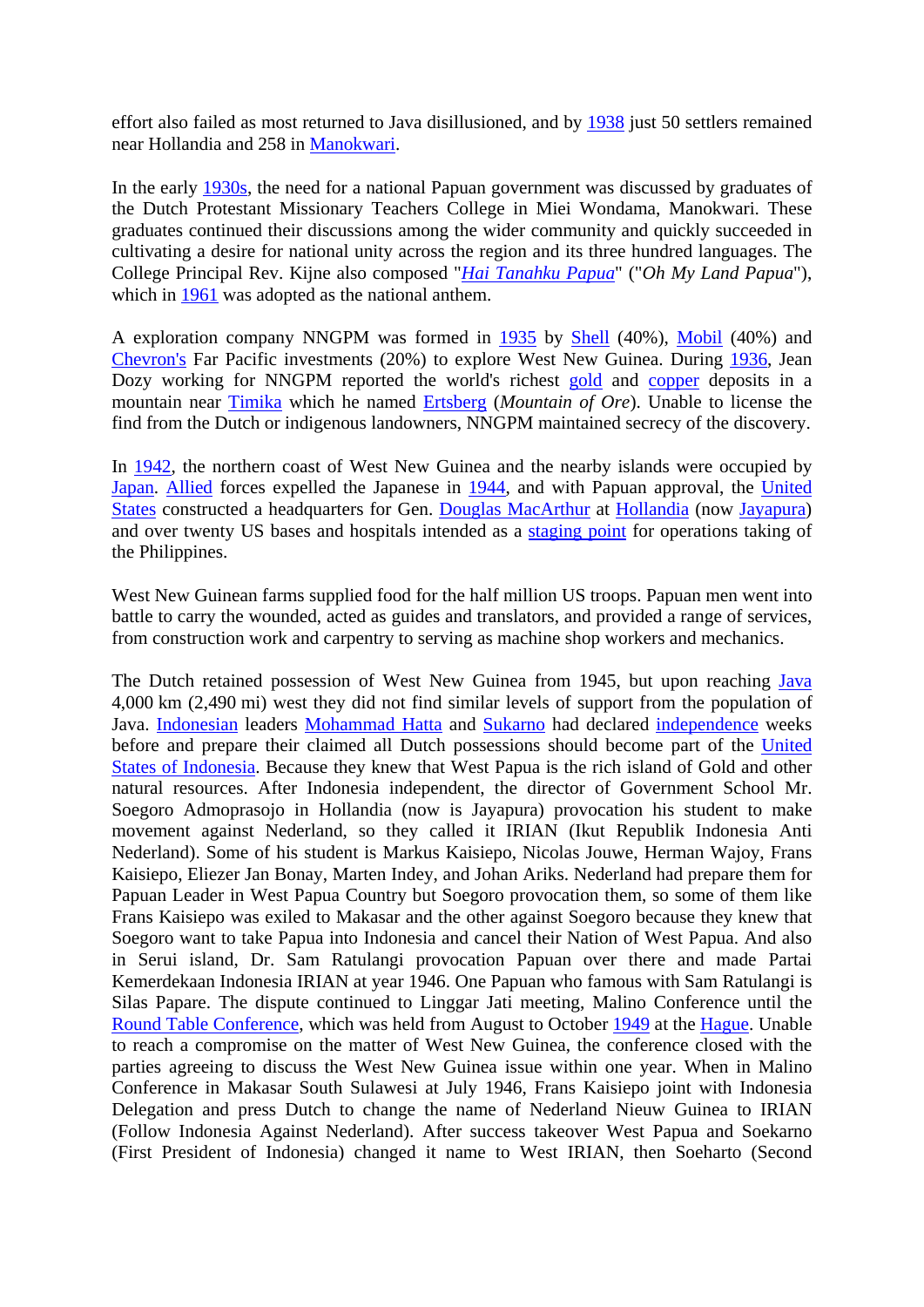President of Indonesia) changed to IRIAN Jaya, and the last changed by Gusdur (Four President of Indonesia) to Papua Province.

In December  $1950^{[3]}$  $1950^{[3]}$  the United Nations requested the Special Committee on Decolonization to accept transmission of information regarding the territory in accord with [Article 73 of the](http://en.wikipedia.org/wiki/Charter_of_the_United_Nations)  [Charter](http://en.wikipedia.org/wiki/Charter_of_the_United_Nations) of the [United Nations.](http://en.wikipedia.org/wiki/United_Nations) Article 73 constituted formal recognition of the territory's [right](http://en.wikipedia.org/wiki/Right) to [independence](http://en.wikipedia.org/wiki/Independence) and the Netherlands obligation to assist. After repeated [Indonesian](http://en.wikipedia.org/wiki/Indonesia) claims to possession of [Dutch New Guinea,](http://en.wikipedia.org/wiki/Dutch_New_Guinea) the Netherlands invited Indonesia to present its claim before an [International Court](http://en.wikipedia.org/wiki/International_Court_of_Justice) of Law. Indonesia declined the offer. Concerned by Indonesian insurgencies beginning in 1950, the Netherlands accelerated its education and technical programs in preparation for independence. A [naval academy](http://en.wikipedia.org/wiki/Naval_academy) was opened in [1956,](http://en.wikipedia.org/wiki/1956) and Papuan troops and naval cadets began service by [1957.](http://en.wikipedia.org/wiki/1957)

By 1959, Papuans were [nurses](http://en.wikipedia.org/wiki/Nurse), [dental surgeons](http://en.wikipedia.org/wiki/Dental_surgeon), [draftsmen](http://en.wikipedia.org/wiki/Technical_drawing), [architects](http://en.wikipedia.org/wiki/Architect), telephone repairmen, and radio and power technicians, cultivating a range of experimental commercial crops and serving as [police,](http://en.wikipedia.org/wiki/Police) [forestry](http://en.wikipedia.org/wiki/Forestry) and [meteorological staff](http://en.wikipedia.org/wiki/Meteorology). This progress towards self-government was documented in reports prepared for the United Nations from 1950 to 1961.

In an effort to get the United Nations to sanction their plan, the Dutch foreign minister submitted a plan in September 1961 to the world body, which later became known as the Luns Plan. Referring to Resolution 1514 (XV) of the United Nations General Assembly on decolonisation, the foreign minister submitted a proposal to decolonise West Papua as soon as possible. He also invoked Article 73 of the United Nations Charter regarding non-selfgoverning territories.

 The new situation displeased the Indonesian government and compelled it to take a more assertive stance on the matter. Indonesia considered the Dutch policy not only as a declaration of intent to maintain colonial rule in West Papua, but also as a threat to Indonesia's territorial integrity and security. As a consequence, on August 17, 1960 in his Independence Day address President Soekarno announced the breaking of diplomatic relations between the Netherlands and Indonesia then go out from United Nations Member and made Communist in Indonesia.

Local Council elections were held and Papuan representatives elected from 1955. On [6](http://en.wikipedia.org/wiki/March_6)  [March](http://en.wikipedia.org/wiki/March_6) [1959](http://en.wikipedia.org/wiki/1959) the [New York Times](http://en.wikipedia.org/wiki/New_York_Times) published an article revealing the Dutch government had discovered alluvial gold flowing into the [Arafura Sea](http://en.wikipedia.org/wiki/Arafura_Sea) and were searching for the gold's mountain source.<sup>[*[citation needed](http://en.wikipedia.org/wiki/Wikipedia:Citation_needed)*] In 1959, [Freeport Sulphur](http://en.wikipedia.org/wiki/Freeport-McMoRan) approached the Dutch East Borneo</sup> company for partnership. An agreement signed in January [1960](http://en.wikipedia.org/wiki/1960) to lodge a Dutch claim for the Timika area as a copper deposit did not inform the government about the gold or known extent of the copper deposit.<sup>[[citation needed](http://en.wikipedia.org/wiki/Wikipedia:Citation_needed)]</sup>

Election of a national parliament began on [9 January](http://en.wikipedia.org/wiki/January_9) [1961](http://en.wikipedia.org/wiki/1961) in fifteen electoral districts with direct voting in Manokwari and Hollandia to select 26 Councillors, of whom 16 were elected, 12 appointed, 23 were Papuan, and one female Councillors. The Councillors were sworn in by Governor Platteel on [1 April](http://en.wikipedia.org/wiki/April_1) [1961,](http://en.wikipedia.org/wiki/1961) and the Council took office on [5 April](http://en.wikipedia.org/wiki/April_5) [1961.](http://en.wikipedia.org/wiki/1961) The inauguration was attended by officials from Australia, Britain, France, the Netherlands, New Zealand, and members of the South Pacific Commission; a large Australian delegation was headed by Mr Hasluck MP and included Sir Alistair McMullan, President of Australian Senate. The United States declined the invitation to attend the inauguration because they support Indonesia claimed so Indonesia must stop their Communist.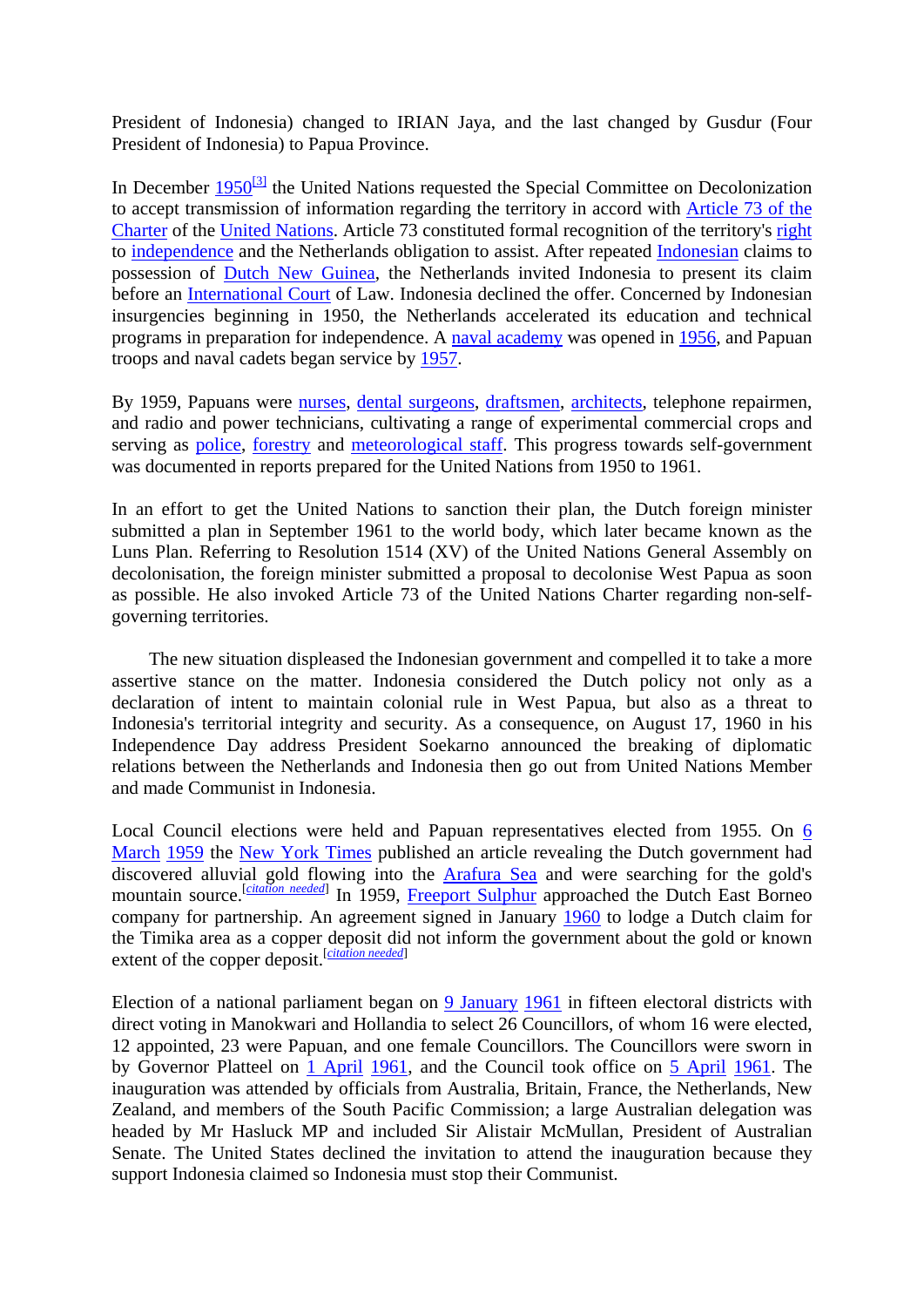After news that the Hague was considering a United States plan to trade the territory to United Nations administration, Papuan Councillors met for six hours in the New Guinea Council building on [19 October](http://en.wikipedia.org/wiki/October_19) [1961](http://en.wikipedia.org/wiki/1961) to elect a National Committee which drafted a Manifesto for Independence & Self-government, a National flag (Morning Star), State Seal, selected a national anthem ("Hai Tanahkoe Papua" / "*Oh My Land Papua*"), and called for the people to be known as Papuans. The New Guinea Council voted unanimous support of these proposals on [30 October](http://en.wikipedia.org/wiki/October_30) [1961,](http://en.wikipedia.org/wiki/1961) and on the 31st October 1961 presented the Morning Star flag and Manifesto to Governor Platteel who said (translated) "Never before has the oneness of the Council been put forward so strongly." The Dutch recognized the flag and anthem on [November 18](http://en.wikipedia.org/wiki/November_18), [1961](http://en.wikipedia.org/wiki/1961) (Government Gazettes of Dutch New Guinea Nos. 68 and 69), and these ordinances came into effect on [December 1,](http://en.wikipedia.org/wiki/December_1) [1961.](http://en.wikipedia.org/wiki/1961)

### **National Committee of West Papua**

After West New Guinea Parliamentary (New Guinea Raad) establishment, so they (the Parliament's members) made a National Committee of West Papua , so finally the national committee had meet and produced the National Flag of West Papua, National Song, and the National Symbol of people. The leader of this Committee is Mr. Willem Inury.

 On initiative of New Guinea Raad (NGR) members : Mr. Nicolas Jouwe, Mr. Eliezer Jan Bonay, Mr. N. Tanggahma, and Mr. F. Torrey so at the night,  $19<sup>th</sup>$  October 1961, 80 Papuan Indigenous meet at NGR office in Hollandia (now is Jayapura). At the meeting they had establish a National Committee that with one voice they agree and signature an Manifest who was arranged by the NGR initiation. The Manifest explains about Independent of West Papua from the Colonialism. The Manifest of the National Committee of Papoea are below :

We are signature below, Peoples of West Papua from groups, tribes and religion, feel banded and union as one nation and one native country.

#### *STATEMENT*

For people of the world and West Papuan, that:

- 1. Base on clause 73 of United Nation Charter, section a and b.
- 2. Base on manifest about independent for the region where had not Self Government. That include in United Nation  $15<sup>th</sup>$  Session at  $20<sup>th</sup>$  September 1960 until  $20<sup>th</sup>$ December 1960 No. 1514 (XV).
- 3. Base on our Rights as Indigenous People in this island.
- 4. Base on our wanted about Self Government, so we are through our representatives in National Committee and our New Guinea Raad to push Nederland New Guinea's Governor and Nederland Government so that start from 1<sup>st</sup> November 1961 :
	- a. Our flag must be arise behind Nederland's flag.
	- b. Our National Song "Oh My Land Papua "was singed behind Wilhelm's.
	- c. The name of our land becomes West Papua.
	- d. The name of our nation becomes Papua.

On this base, so we are West Papuan demand so that we get ourselves place, same as free nation and between that nations we life well and also keep the world in peace.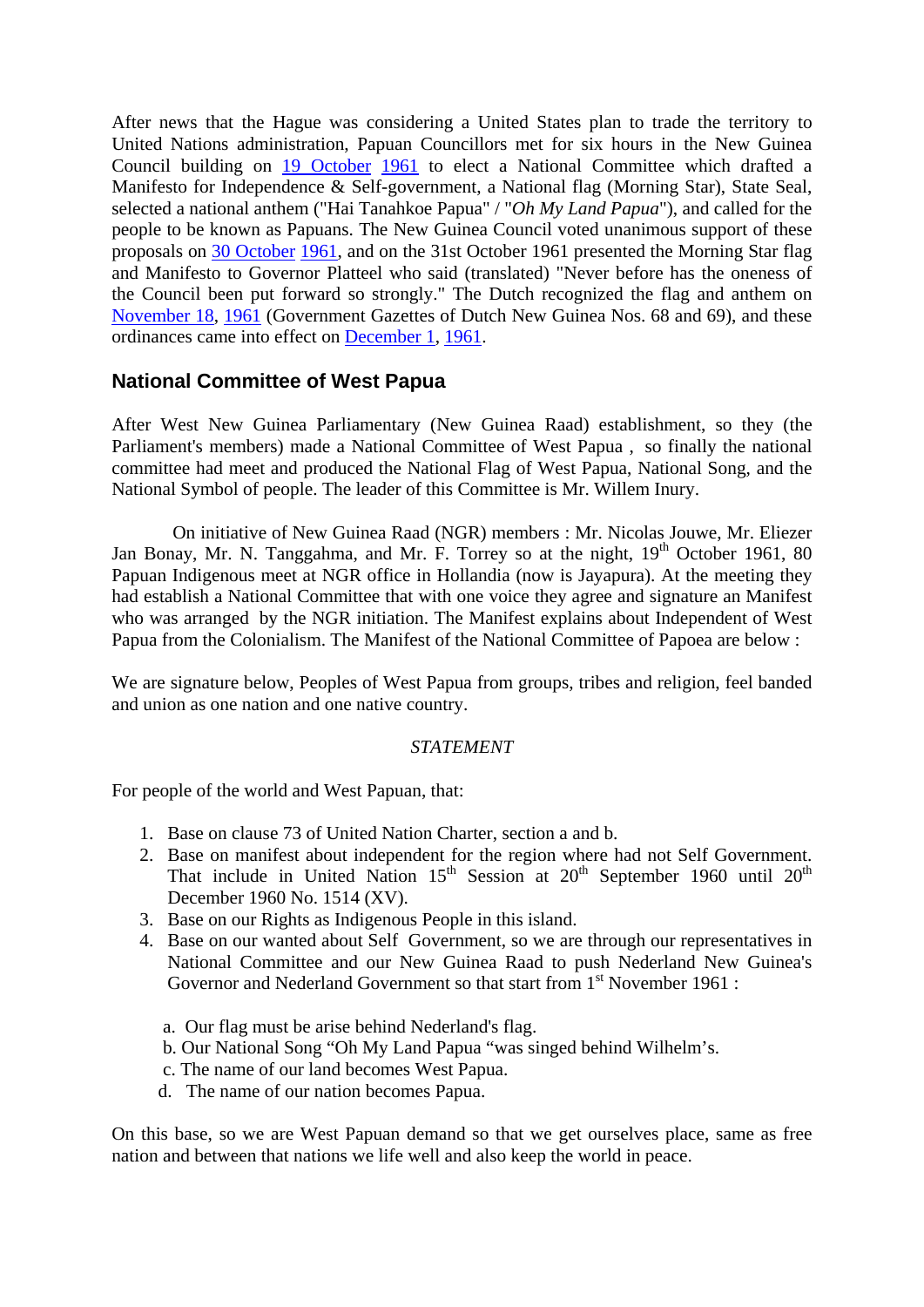By this Manifest, we invite people who love native country to agree and keep it safety, because this is the one base of independent for us West Papua nation.

Hollandia, 19<sup>th</sup> October 1961.



[New Guinea Parliament Office](http://uk.geocities.com/papua_doc/holdia_Bouwterrein_NieuwGuinearaad.jpg)  (Now is Region Representative Council of Republic Indonesia)

Members of Niuew Guinea Raad Pictures







Eliezer Yan Bonay Nicolas Jowe F. Torey N. Tanggahma

# **Secret Letter of USA President John. F. Kennedy to Nederland Government**

Annex B. THE FOREIGN SERVICE OF THE UNITED STATES OF AMERICA

**SECRET** 

April 2, 1962

Dear Mr. Prime Minister,

I have been intimately concerned in recent weeks with the problems facing your Government in arranging an honorable solution to your dispute with Indonesia over the disposition of Netherlands New Guinea. I was disturbed by the cessation of the secret talks between your representatives and those of Indonesia. However, I am convinced that a peaceful solution is still possible provided the two parties are prepared to resume negotiations in good faith.

The Netherlands Government has made a statesmanlike effort to meet this pr problem first through the United Nations and, when that failed, through direct secret negotiations with the Indonesians. I am appreciative of the heavy responsibilities which the Dutch Government supports in protecting its citizens in New Guinea and understand why you felt it necessary to reinforce your defense establishment in that area. However, we face a danger that increasing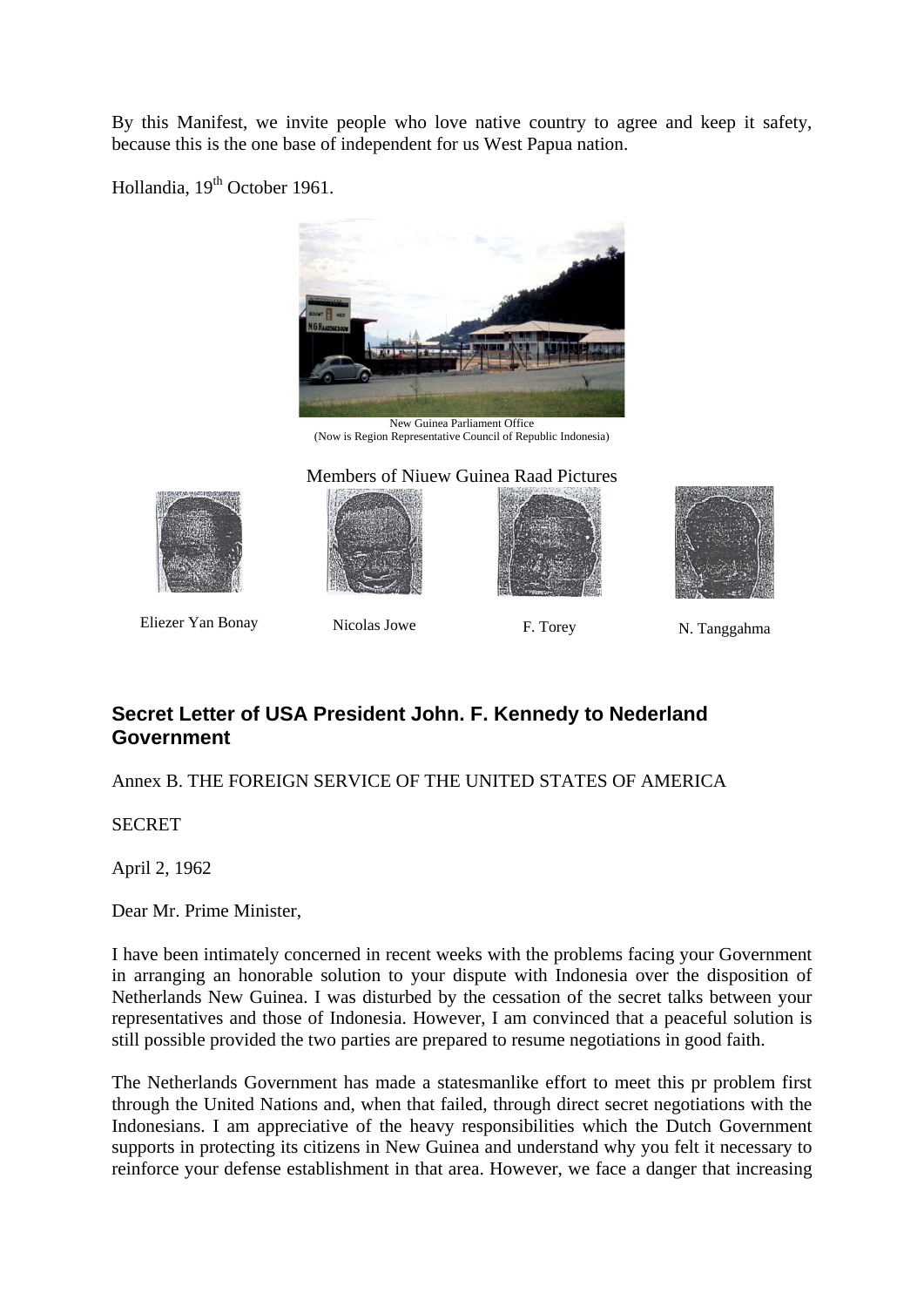concentrations of military forces will result in a clash which will be a prelude to active warfare in the area. Such a conflict would have adverse consequences out of all proportion to the issue at stake.

This would be a war in which neither The Netherlands nor the West could win in any real sense. Whatever the outcome of particular military encounters, the entire free world position in Asia would be seriously damaged. Only the communists would benefit from such a conflict. If the Indonesian Army were committed to all out war against The Netherlands, the moderate elements within the Army and the country would be quickly eliminated, leaving a clear field for communist intervention. If Indonesia were to succumb to communism in these circumstances, the whole non-communist position in Viet-Nam, Thailand, and Malaya would be in grave peril, and as you know these are areas in which we in the United States have heavy commitments and burdens.

The Netherlands position, as we understand it, is that you wish to withdraw from the territory of West New Guinea and that you have no objection to this territory eventually passing to the control of Indonesia. However, The Netherlands Government has committed itself to the Papuan leadership to assure those Papuans of the right to determine their future political status. The Indonesians, on the other hand, have informed us that they desire direct transfer of administration to them but they are willing to arrange for the Papuan people to express their political desires at some future time. Clearly the positions are not so far apart that reasonable men cannot find a solution.

Mr. Ellsworth Bunker, who has undertaken the task of moderator in the secret talks between The Netherlands and Indonesia, has prepared a formula which would permit The Netherlands to turn over administrative control of the territory to a UN administrator. The UN, in turn, would relinquish control to the Indonesians within a specified period. These arrangements would include provisions whereby the Papuan people would, within a certain period, be granted the right of self-determination. The UN would be involved in the preparations for the exercise of self-determination.

My Government has interested itself greatly in this matter and you can be assured that the United States is prepared to render all appropriate assistance to the United Nations when the Papuan people exercise their right of self-determination. In these circumstances and in light of our responsibilities to the free world, I strongly urge that The Netherlands Government agree to meet on the basis of the formula presented to your representative by Mr. Bunker.

We are of course pressing the Indonesian Government as strongly as we can for its agreement to further negotiations on the basis of this same formula.

I have written to you in the spirit of frankness and trust which I hope is appropriate to the relation of our countries as friends and allies. What moves me is my conviction that in our common interest the present opportunities for peaceful settlement in this painful matter must not be lost.

Sincerely,

/s/ John F. Kennedy

His Excellency Dr. J. E. de Quay Prime Minister of the Netherlands, THE HAGUE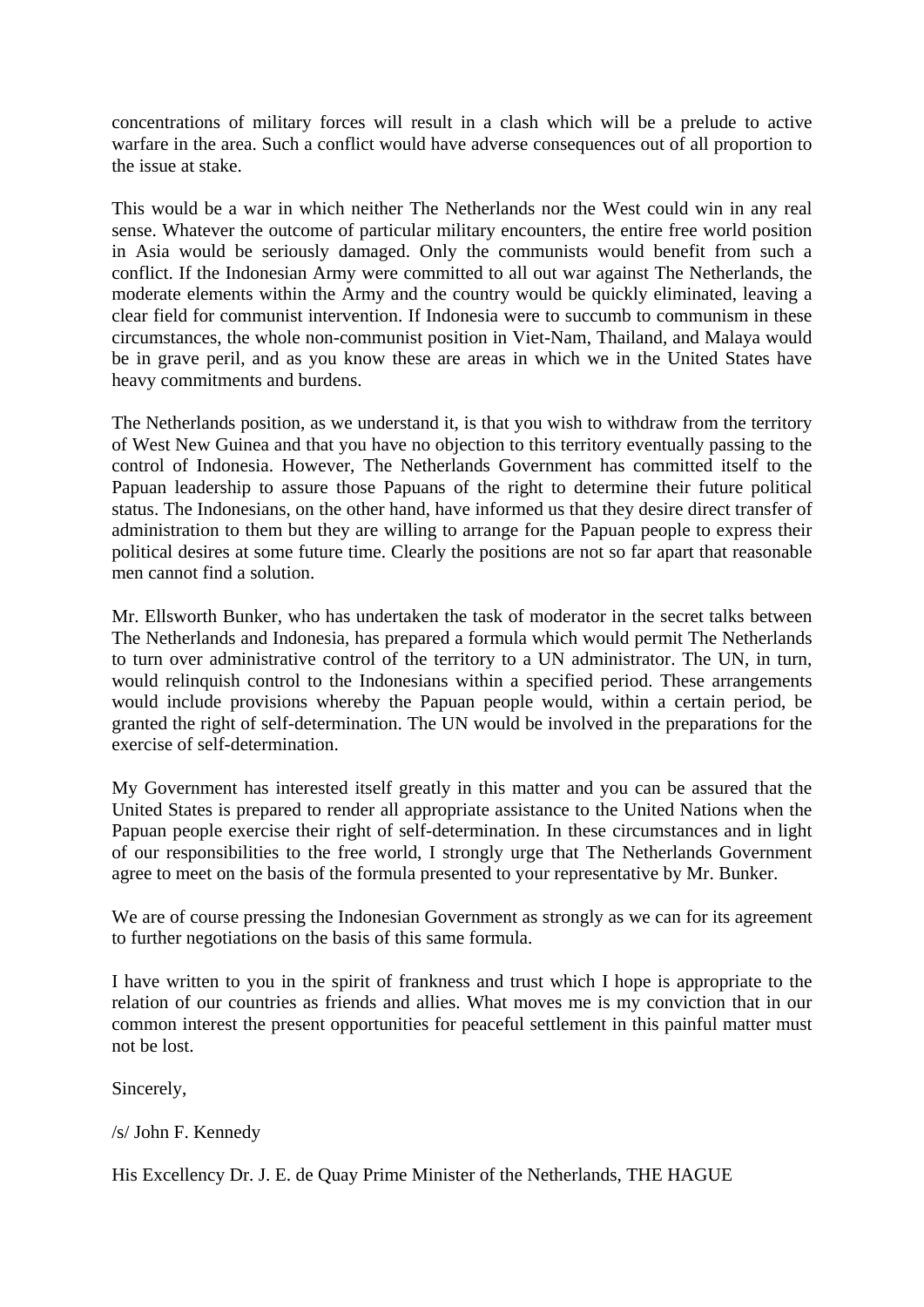# **Rome Agreement, September 30th 1962**

This Agreement was held in Rome, the Capital of Italy at 30th September 1962 after New York Agreement 15th August 1962. This Agreement came because the suggestion of Mr. Elsworth Bunker. It was signed by Indonesia, USA, and Nederland Kingdom.

The Rome Agreement provided among other this the following:

- 1. Referendum or the Act of Free Choice set for 1969 in the New York Agreement of August, 1962. To be delayed or possible cancelled.
- 2. Indonesia to rule West Papua for the next twenty five years (25) effective from the first of May, 1963.
- 3. Method to be use in implementation of the Act of Free Choice or Referendum would be "Consultation system" in accordance with the Indonesian Parliamentary practice.
- 4. UN's final report on the implementation of the Act of Free Choice presented to the UN General Assembly be accepted without open debate.
- 5. The United State of America be responsible to make an investment through Indonesian State Companies for the Exploration of mineral, petroleum and other resources of West Papua.
- 6. The USA guarantees the Asian Development Bank US \$. 30 Million to be granted to the United Nation Development Program (UNDP) to develop West Papua for a Period of twenty-five (25) years.
- 7. The USA guarantees the World Bank funds for Indonesia to plan and implement its transmigration program where Indonesian was resettled in West Papua starting from 1977.

This Agreement was signature in the capital of Italy, Rome at 30<sup>th</sup> September 1962 after New York Agreement at 15th August 1962 in UN Headquarter. It was signature by 3 country; that is Republic of Indonesia, Nederland Kingdom, and United State of America.



Mr. Elsworth Bunker Pension of USA Ambassador in India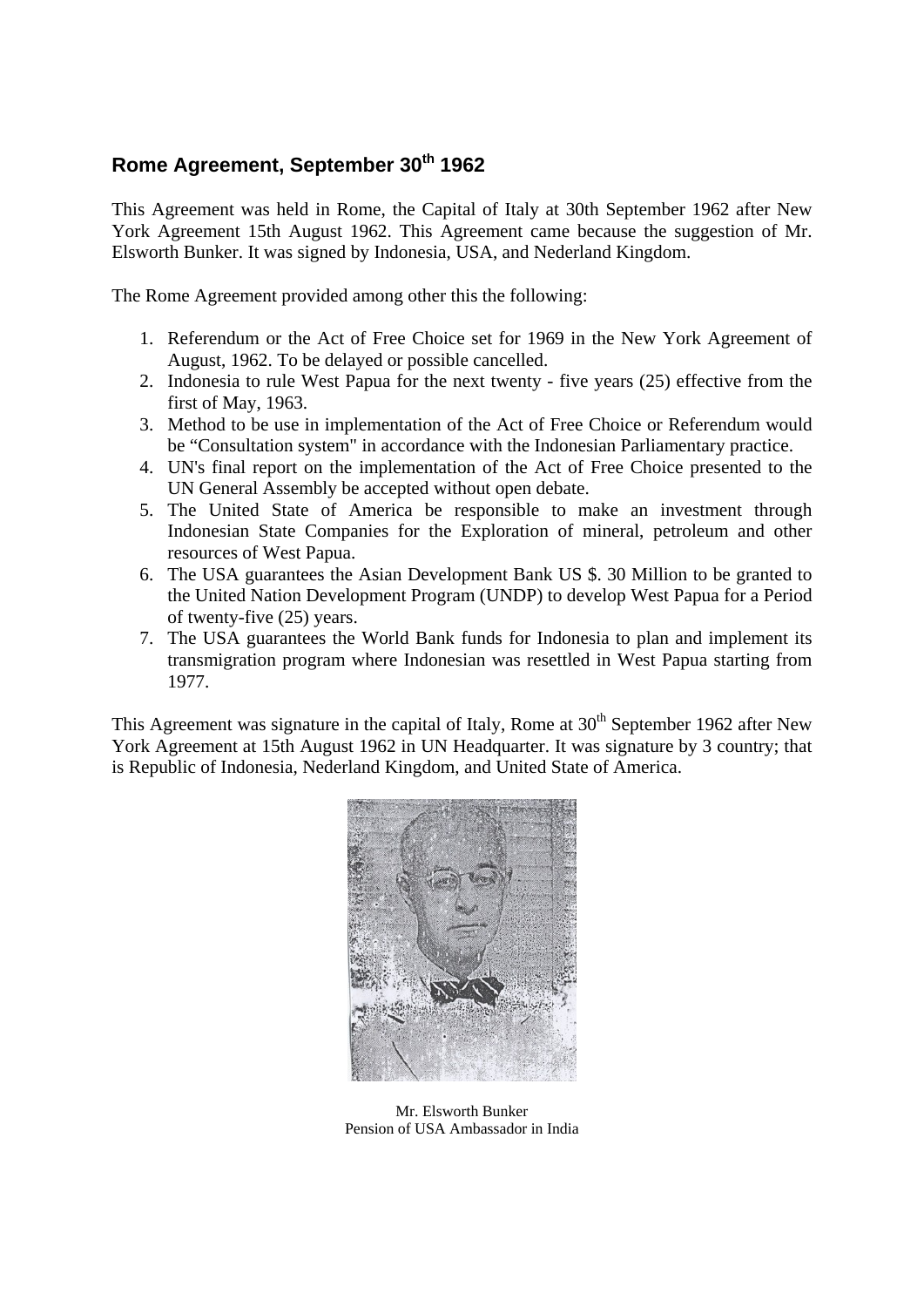### **Indonesian control and resistance**



The *Morning Star*[,](http://en.wikipedia.org/wiki/Image:Flag_of_West_Papua.svg) [flag of West Papua,](http://en.wikipedia.org/wiki/Flag_of_West_Papua) which represents the political separatist movement. Its display is currently prohibited in Indonesia.

At the [US](http://en.wikipedia.org/wiki/United_States) [White House](http://en.wikipedia.org/wiki/White_House) a proposal to have the Netherlands trade West New Guinea to [Indonesia](http://en.wikipedia.org/wiki/Indonesia) was opposed by the Bureau of European Affairs who viewed this "would simply trade white for brown colonialism"; but from April 1961 Robert Komer and McGeorge Bundy promoted a plan to have the United Nations give the transfer an outward appearance of legitimacy. Though reluctant, John Kennedy was told the transfer of the territory was the only means to prevent Indonesia turning to Soviet aid.<sup>[4]</sup>

The *Morning Star* flag was raised next to the Dutch tricolour on [December 1,](http://en.wikipedia.org/wiki/December_1) [1961,](http://en.wikipedia.org/wiki/1961) an act which Papuan independence supporters celebrate each year at flag raising ceremonies. National Committee Chairman Mr Inury said: *"My Dear compatriots, you are looking at the symbol of our unity and our desire to take our place among the nations of the world. As long as we are not really united we shall not be free. To be united means to work hard for the good of our country, now, until the day that we shall be independent, and further from that day on."*

On [January 2,](http://en.wikipedia.org/wiki/January_2) [1962](http://en.wikipedia.org/wiki/1962) Indonesia which had made seven known insurgency attempts since [1950](http://en.wikipedia.org/wiki/1950) now created the Mandala Command headed by [Brig. General Suharto](http://en.wikipedia.org/wiki/Suharto) to coordinate military efforts for the territory. Two previous insurgencies, Pasukan Gerilya 100 (November 1960) and Pasukan Gerilya 200 (September 1961), were followed by Pasukan Gerilya 300 with 115 insurgents leaving Jakarta on four Jaguar class torpedo boats [\(January 15](http://en.wikipedia.org/wiki/January_15)), intercepted in the Aru Sea the lead boat was sunk [an](http://en.wikipedia.org/wiki/Western_New_Guinea#_note-3)d 51 survivors were picked up after Commodore Yos Sudarso went down with his boat.<sup>[\[5\]](http://en.wikipedia.org/wiki/Western_New_Guinea#_note-3)</sup>

Continuing US efforts to have the Netherlands secretly negotiate the transfer of the territory to Indonesian administration eventually succeeded in creating the ["New York Agreement](http://en.wikipedia.org/wiki/New_York_Agreement)" signed in August 1962. The [Australian](http://en.wikipedia.org/wiki/Australia) government, which previously had been a firm supporter of the Papuan independence, also reversed its policy to support incorporation with Indonesia.<sup>[\[4\]](http://en.wikipedia.org/wiki/Western_New_Guinea#_note-UIC)[\[6\]](http://en.wikipedia.org/wiki/Western_New_Guinea#_note-Halcyon)</sup>

The agreement, ratified in the UN on [September 21](http://en.wikipedia.org/wiki/September_21), [1962,](http://en.wikipedia.org/wiki/1962) stipulated that authority would transfer to a [United Nations Temporary Executive Authority](http://en.wikipedia.org/wiki/United_Nations_Temporary_Executive_Authority) (UNTEA) on [1 October](http://en.wikipedia.org/wiki/October_1) [1963](http://en.wikipedia.org/wiki/1963), and that once UNTEA had informed the public of the terms of the Agreement had the option to transfer administration of the territory to Indonesia after [May 1](http://en.wikipedia.org/wiki/May_1), [1963](http://en.wikipedia.org/wiki/1963), until such time as an "Act of Free Choice" could determine the will of the people. Under Article 18 of the Agreement "all adults, male and female, not foreign nationals" were to be allowed to vote in an Act "in accordance with international practice". On [May 1](http://en.wikipedia.org/wiki/May_1), [1963](http://en.wikipedia.org/wiki/1963) UNTEA transferred total administration of West New Guinea to the Republic of Indonesia. The capital Hollandia was renamed Kota Baru for the transfer to Indonesian administration and on [5 September](http://en.wikipedia.org/wiki/September_5) [1963](http://en.wikipedia.org/wiki/1963) West Irian was declared a "quarantine territory" with Foreign Minister Subandrio administrating visitor permits.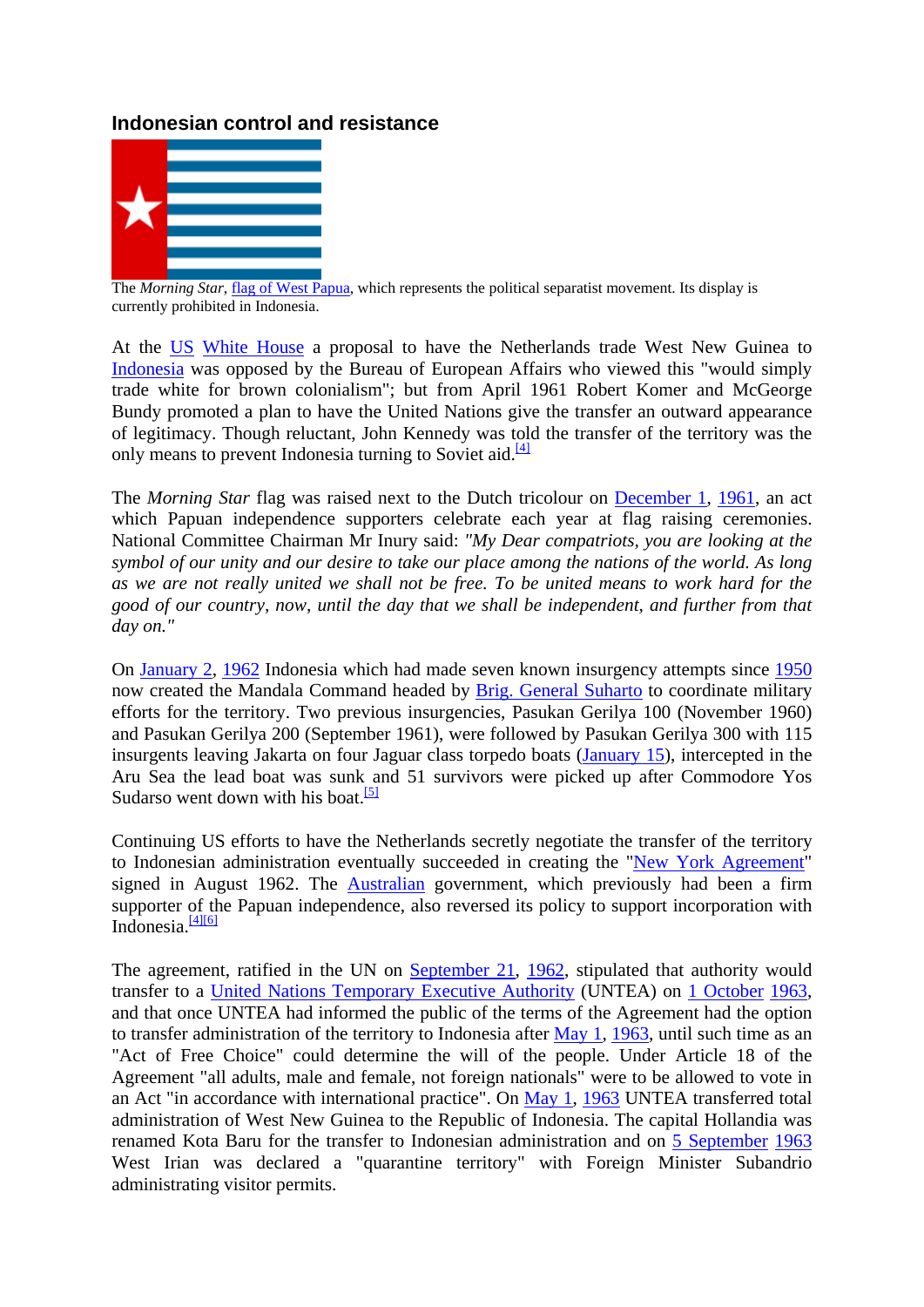

A [Sukarno](http://en.wikipedia.org/wiki/Sukarno)-era statue in [Jakarta](http://en.wikipedia.org/wiki/Jakarta) celebrating Indonesia's "liberation" of Irian.

Since the 1960s, consistent reports have filtered out of the territory of government [suppression](http://en.wikipedia.org/wiki/Suppression) and [terrorism](http://en.wikipedia.org/wiki/Terrorism), including [murder,](http://en.wikipedia.org/wiki/Murder) political [assassination](http://en.wikipedia.org/wiki/Assassination), [imprisonment,](http://en.wikipedia.org/wiki/Imprisonment) [torture,](http://en.wikipedia.org/wiki/Torture) and aerial bombardments. The Indonesian government disbanded the New Guinea Council and forbade the use of the West Papua flag or the singing of the national anthem. There has been considerable resistance to Indonesian integration and occupation, both through civil disobedience (such as Morning Star flag raising ceremonies) and via the formation of the [Organisasi Papua Merdeka](http://en.wikipedia.org/wiki/Organisasi_Papua_Merdeka) (OPM, or Free Papua Movement) in 1965. The movement's military arm is the TPN, or [Liberation Army of Free Papua.](http://en.wikipedia.org/w/index.php?title=Liberation_Army_of_Free_Papua&action=editredlink) [Amnesty International](http://en.wikipedia.org/wiki/Amnesty_International) has estimated more than 100,000 [Papuans](http://en.wikipedia.org/wiki/Papuan_languages), one-sixth of the population, have died as a result of government-sponsored violence [ag](http://en.wikipedia.org/wiki/Western_New_Guinea#_note-5)ainst West Papuans, $\frac{[7]}{[7]}$  while others had previously specified much higher death tolls. $[8]$ 

After General Suharto replaced Sukarno as President of Indonesia, [Freeport Sulphur](http://en.wikipedia.org/wiki/Freeport-McMoRan) was the first foreign company awarded a mining license, a 30 year license to mine the [Tembagapura](http://en.wikipedia.org/w/index.php?title=Tembagapura&action=editredlink) region of Papua for gold and copper.

In [1969,](http://en.wikipedia.org/wiki/1969) General Sarwo Edhi Wibowo oversaw the Indonesian conduct of the widely criticized ["Act of Free Choice.](http://en.wikipedia.org/wiki/Act_of_Free_Choice)" Prior to the vote, the Indonesian military rounded up and detained for one month a large group of Papuan tribal leaders. The Papuans were daily threatened with death at gunpoint if the entire group did not vote to continue Indonesian rule. Assembled troops and two Western observers acted as witnesses to the public vote; however, the Western observers left after witnessing the first two hundred (of 1,054) votes for integration. Concerned over Communism in South East Asia, and with an eye toward extracting Papua's vast mineral wealth, the US and other Western powers ignored protests over the circumstances surrounding the vote <sup>[\[9\]](http://en.wikipedia.org/wiki/Western_New_Guinea#_note-6)</sup> The process was deemed to have been an "Act" of Free Choice" in accordance with the United Nations requirements, and Indonesia formally annexed the territory in August. Dissenters mockingly called it the "Act of No Choice" or "Act Free of Choice."

In [1971,](http://en.wikipedia.org/wiki/1971) construction of the world's largest copper and [gold mine](http://en.wikipedia.org/wiki/Gold_mine) (also the world's largest open cut mine) began. Under an Indonesian agreement signed in 1967 (two years before the "Act of Free Choice"), the US company [Freeport-McMoRan Copper & Gold Inc.](http://en.wikipedia.org/wiki/Freeport-McMoRan) obtained a 30-year exclusive mining license from Suharto in (dating from the mine's opening in 1973). The pact was extended in 1991 by another 30 years. After 1988 with the opening of the [Grasberg mine](http://en.wikipedia.org/wiki/Grasberg_mine) it became the biggest gold mine and lowest extraction-price copper mine in the world. Locals made several violent attempts to dissuade the mine owners, including sabotage of a pipeline that July, but order was quickly restored.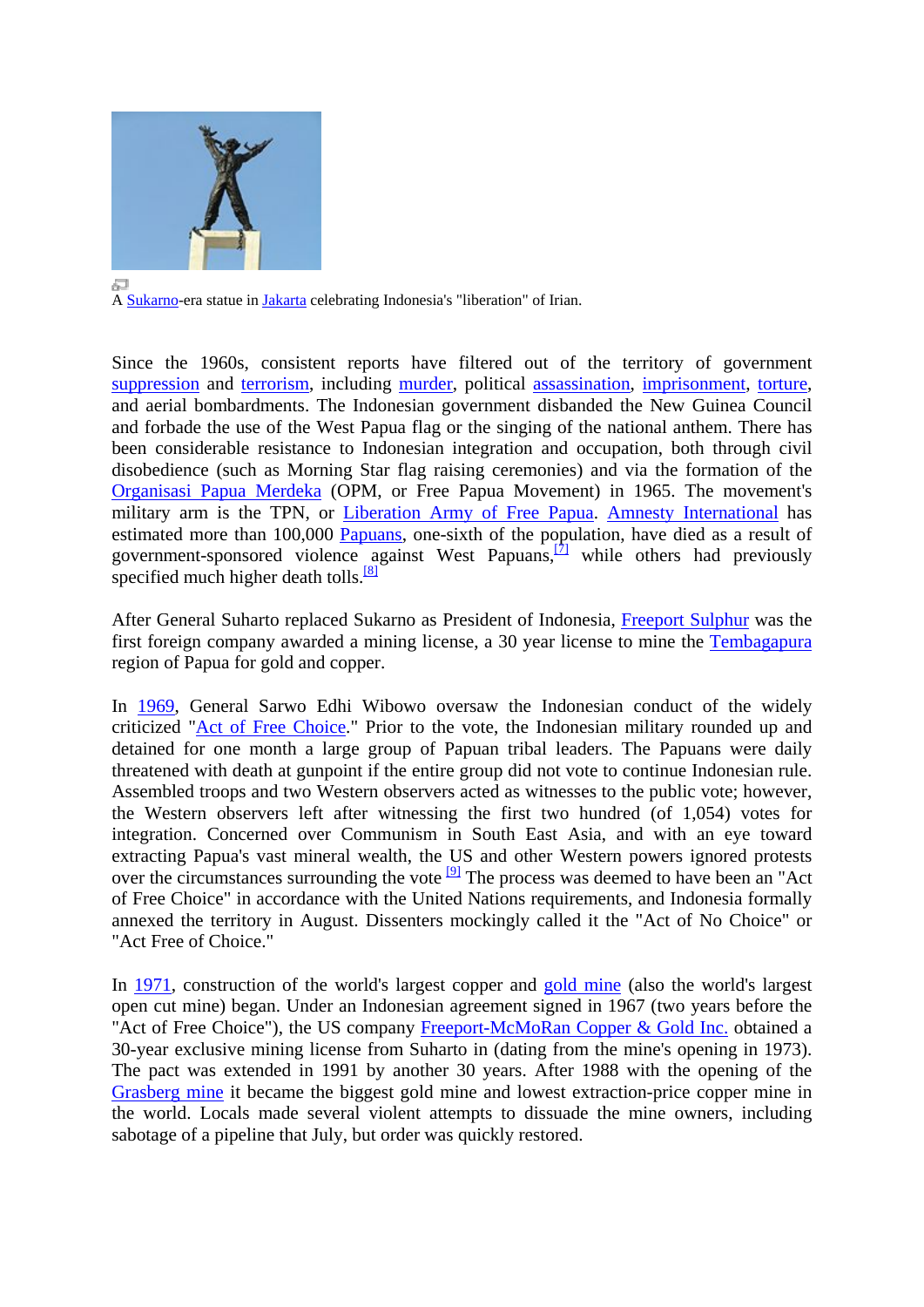In the [1970s](http://en.wikipedia.org/wiki/1970s) and [1980s](http://en.wikipedia.org/wiki/1980s) the Indonesian state accelerated its [transmigration program](http://en.wikipedia.org/wiki/Transmigration_program), under which tens of thousands of [Javanese](http://en.wikipedia.org/wiki/Javanese) and [Sumatran](http://en.wikipedia.org/wiki/Sumatra) migrants were resettled to Papua. Prior to Indonesian rule, the non-indigenous Asian population was estimated at 16,600; while the Papuan population were a mix of [Roman Catholics,](http://en.wikipedia.org/wiki/Catholicism) [Protestants](http://en.wikipedia.org/wiki/Protestantism) and pagan people following tribal religions<sup>[\[10\]](http://en.wikipedia.org/wiki/Western_New_Guinea#_note-7)</sup>. Critics suspect that the transmigration program's purpose was to tip the balance of the province's population from the heavily Melanesian Papuans toward western Indonesians, thus further consolidating Indonesian control. The transmigration program officially ended in the late 1990s, although so-called "spontaneous migration" by western Indonesians voluntarily relocating to provinces such as Papua seeking economic opportunity has increased and remains at high levels.[*[citation needed](http://en.wikipedia.org/wiki/Wikipedia:Citation_needed)*]

A separatist congress in [2000](http://en.wikipedia.org/wiki/2000) again calling for independence resulted in a military crackdown on independence supporters. In [2001,](http://en.wikipedia.org/wiki/2001) a now-majority Islamic population was given limited autonomy. An August 2001, US [State Department](http://en.wikipedia.org/wiki/State_Department) travel warning advised "all travel by US and other foreign government officials to [Aceh](http://en.wikipedia.org/wiki/Aceh), Papua and the [Moluccas](http://en.wikipedia.org/wiki/Moluccas) (provinces of [North](http://en.wikipedia.org/wiki/North_Maluku)  [Maluku](http://en.wikipedia.org/wiki/North_Maluku) and [Maluku\)](http://en.wikipedia.org/wiki/Maluku) has been restricted by the Indonesian government".

During the [Abdurrahman Wahid](http://en.wikipedia.org/wiki/Abdurrahman_Wahid) administration in 2000, Papua gained a "Special Autonomy" status, an attempted political compromise between separatists and the central government that has weak support within the Jakarta government. Despite lack of political will of politicians in [Jakarta](http://en.wikipedia.org/wiki/Jakarta) to proceed with real implementation of the Special Autonomy, which is stipulated by law, the region was divided into two provinces: the province of [Papua](http://en.wikipedia.org/wiki/Papua_%28Indonesian_province%29) and the province of [Irian Jaya Barat](http://en.wikipedia.org/wiki/Irian_Jaya_Barat) (now is Papua Barat or West Papua), based on a Presidential Instruction in January 2001, soon after President Wahid was impeached by the Parliament and replaced by Vice President [Megawati Sukarnoputri.](http://en.wikipedia.org/wiki/Megawati_Sukarnoputri) The division of the province has neither directly cancelled the Law of Special Autonomy of Papua nor engaged ongoing protest in the region. There was brief consideration of dividing the territory into thirds, but the plan was quickly abandoned.

In January 2006, 43 [refugees](http://en.wikipedia.org/wiki/Refugee) in a traditional canoe landed on the coast of Australia with a banner stating the Indonesian military was carrying out a genocide in Papua. They were transported to an Australian immigration detention facility on [Christmas Island](http://en.wikipedia.org/wiki/Christmas_Island), 2,600 km (1,400 nmi) north-west of Perth, and 360 km (190 nmi) south of the western head of Java. On [March 23](http://en.wikipedia.org/wiki/March_23), [2006](http://en.wikipedia.org/wiki/2006), the Australian government granted temporary protection visas to 42 of the  $\overline{43}$  having determined all 43 were bonafide refugees.  $\frac{111}{11}$  A day later Indonesia recalled its ambassador to Australia.<sup>[12]</sup>

#### **Special Operation Before Act Of Self Determination**



Special Operation is the one Intelligent organization in KOSTRAD (Komando Strategy Angkatan Darat) or Strategy Commando of Indonesia Military. It was built by Brigade General Ali Murtopo at year 1963. He is the one of the Indonesia's Intelligent and also the member of Soeharto (Ex. President Indonesia) and Sujono humardani. This organization was established for expansion area of Indonesia to Serawak (now is East Malaysia). But after success in expansion area to West Papua Nation that had proclamation by the facto at  $1<sup>st</sup>$  December 1961. But because still some trouble about Indigenous Papuan over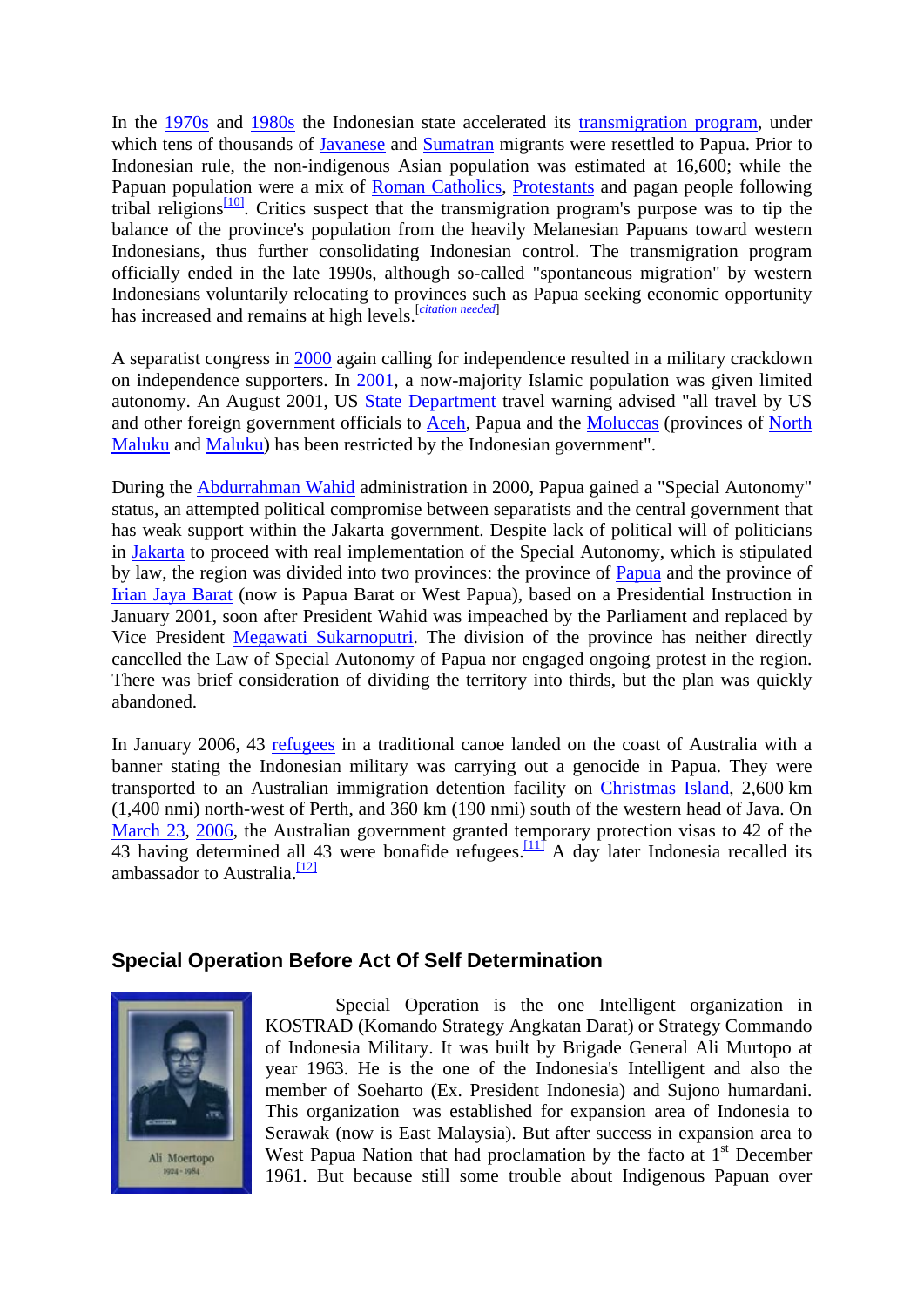there, so this organization came to West Papua island.

 Some Special Operation that done in West Papua Island is burned the document about West Papua Nation who was hided by West Papuan, terror Indigenous People in West Papua, Intimidation Papuan, Jailed people, kidnap and also killed every West Papuan Indigenous who decline and Against Indonesia Government. Because of this Operation finally Indonesia Government could be the winner of Act of Free Choice (referendum) at year 1969 because Papuan representatives was choused by Indonesia Government and they put representative in Dewan Musyawarah PEPERA (Consultation Council of Self Determination). But if we look at the law and justice, so the referendum was took in West Papua is ILLEGAL or not legal because it was done by representatives (no one man one vote) like International Law for an referendum in one region. This is the total representative of referendum is 1026 people from 800,000 soul. Ali Murtopo always pressed the DMP members and show his gun in front of them and said: *We don't need you Papuan, we just need your Land and Natural Resources. If you want to get independent, so ask USA took you to the moon. And if you want to rejected the Indonesia Government, so I will kill you.*

| No. | <b>Region</b> / County | <b>Total People</b>      | Representatives     |
|-----|------------------------|--------------------------|---------------------|
|     | 1. Merauke             | 144,171                  | 175 peoples         |
|     | 2. Jayawijaya          | 165,000                  | 175 people          |
|     | 3. Paniai              | 156,000                  | 175 people          |
|     | 4. Fak-fak             | 43,187                   | 75 people           |
|     | 5. Sorong              | 75,474                   | 110 people          |
|     | 6. Manokwari           | 49.974                   | 75 people           |
|     | 7. Teluk Cenderawasih  | 91,870                   | 131 people          |
|     | 8. Jayapura            | 83,750                   | 110 people          |
|     | The Total People       | $809,326$ Peoples / soul | 1026 Peoples / Soul |

See the table of the representatives and the total peoples of West Papua at year 1969 :

 This organization does not only active in Act of Free Choice but also in General Election of Indonesia at year 1971 and after that. This body also playing in arranged the Politic Parties after year 1971 and then was stop at year 1974

### **Indonesia Military Operation in West Papua**

OPERATION MANDALA was command by Major General Soeharto at year 1961. It's the first operation in West Papua because Dutch still there. Indonesia Military came and put the logos *"Welcome Indonesia"* but they was caught by Papuan Indigenous and give them to Dutch Military. So Indonesia Military angry and shoot Papuan house and kill them also.

OPERATION 'TUMPAS' (Operation 'Crush') during the time of General Kartidjo and General Bintoro (1964-1968). The aim of this operation is to kill Papuan who reject Indonesia Government before Self Determination or Referendum (Act of Free Choice) at year 1969.

OPERATION 'SADAR' (Operation 'Awareness') under General Sarwo Edhie (1969). This Operastion after Referendum, so that Papuan must received Indonesia Government.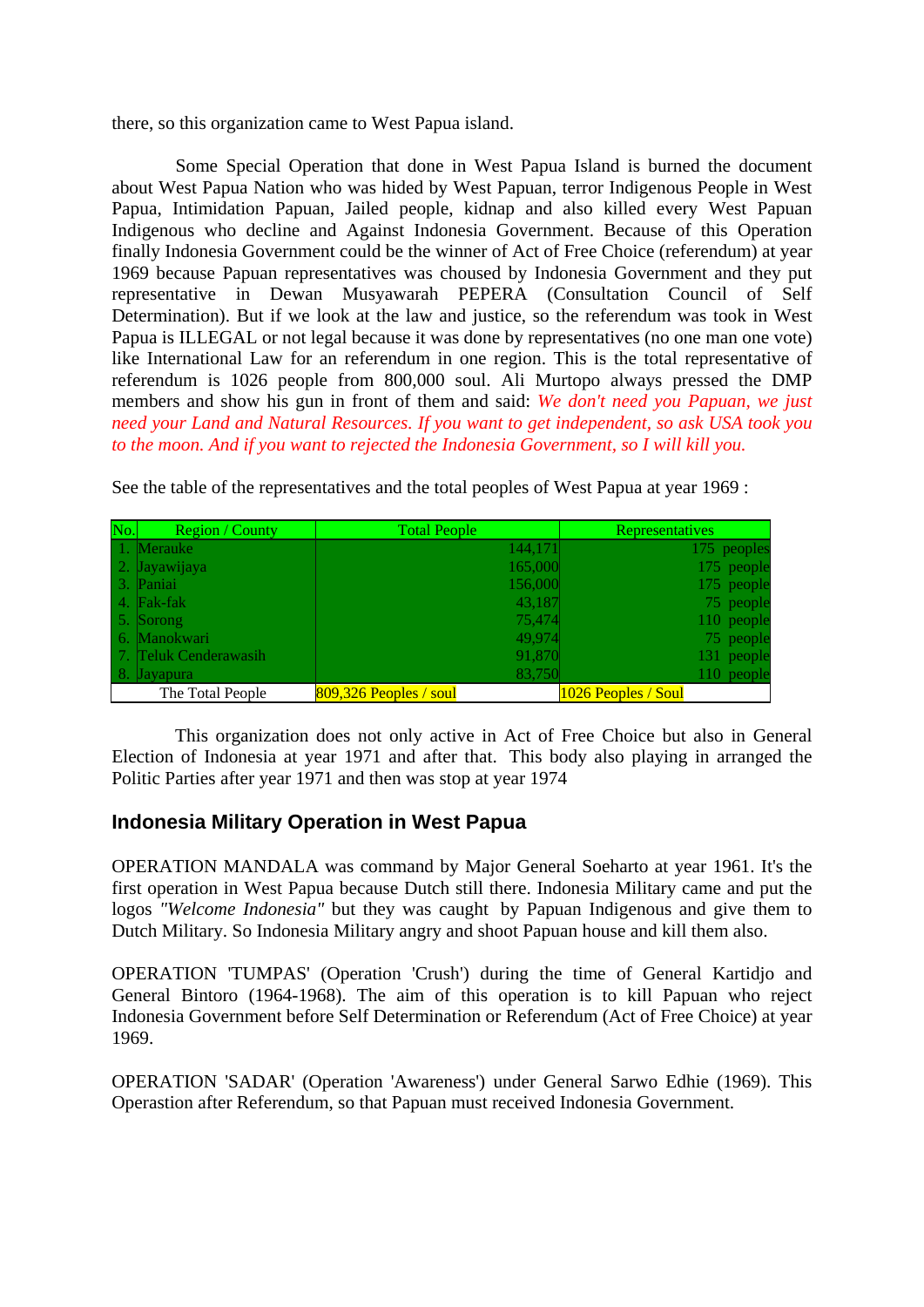OPERATION 'WIBAWA' (Operation 'Authority') under General Acub Zainul, (1970-1974) also known as the 'open-hand policy'. It's also to killed Papuan who not received Indonesia government and they understood about Indonesia.

OPERATION 'KIKIS' (Operation 'Chipping Away') under General Imam Munandar, (1977). It was done only in Wamena region, Military came to killed, burned, bomb, etc.

OPERATION 'GALANG' (Operation 'Support') of 1981, under General Santoso, also known as the 'smiling policy'. Only in Jayapura. This operation was held in Jayapura city because so many Papuan reject the Act of Free Choice 1969

OPERATION 'SAPU-BERSIH' (Operation 'Clean-Sweep') under Generals Santoso and Sembiring (1981 to 1984)

In February 1984, the number of people who fled to Papua New Guinea amounted to: 5,000 Peoples but the number who arived not more then 3,000. The total number who disappeared: 2,000 Peoples. Now they so poor in refuges camp in PNG. But some of them had come back at October 2000 with their Organization that called WPIA (West Papua Interest Association) who command by Mr. Karel Waromi and John. C. Jambuani.

The Total of murders and disappearances: More then **100,000 Indigenous Papuan**



[First Exodus to Papua New Guinea \(PNG\) at Februari 1984](http://uk.geocities.com/papua_doc/EXODUS.jpg)

# **Act of Free Choice (Self Determination) in Year 1969**



Honorer to DMP Members after Act of Free Choice

**Act of Free Choice** [\(Indonesian](http://en.wikipedia.org/wiki/Indonesian_language): **Penentuan Pendapat Rakyat**, **PEPERA**) was the title of an [Indonesian military](http://en.wikipedia.org/wiki/Indonesian_military) presentation in [1969](http://en.wikipedia.org/wiki/1969) to establish an Indonesian claim that the Melanesian population of [Western New Guinea](http://en.wikipedia.org/wiki/Western_New_Guinea) had chosen Indonesian rule and rejected independence. General Sarwo Edhi Wibowo had approximately 1025 Melanesian men selected as the [West New Guinea](http://en.wikipedia.org/wiki/West_New_Guinea) representatives.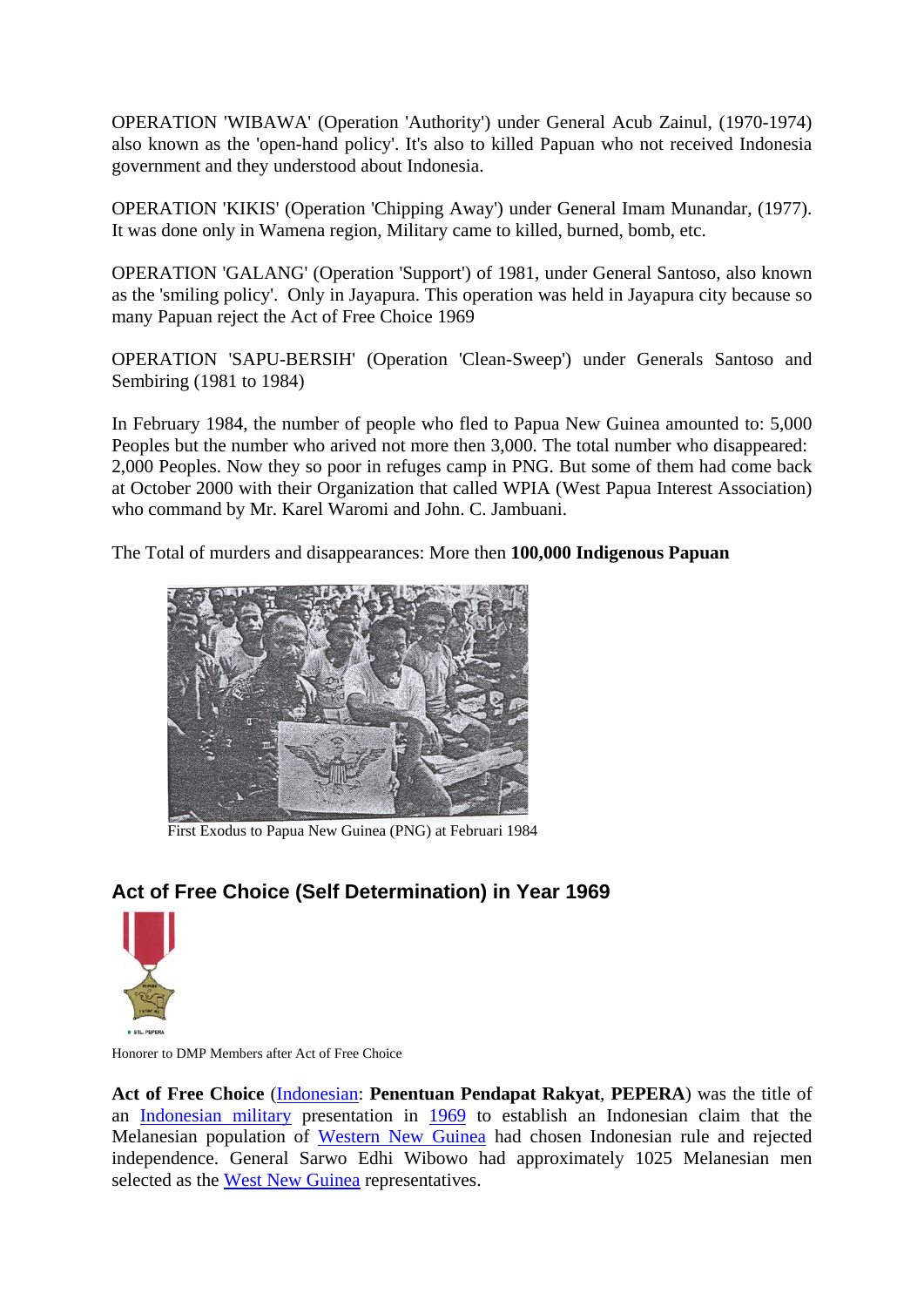Although United Nations General Assembly Resolution 2504 did acknowledge that an event called **Act of Free Choice** took place, neither the General Assembly nor International Court of Justice gave their opinion about the event, nor did they claim the Act to have been any form of [self determination](http://en.wikipedia.org/wiki/Self_determination).

International demands for the United Nations to resume its decolonization obligation for [Western New Guinea](http://en.wikipedia.org/wiki/Western_New_Guinea) increased after the publication of United States Department of State telegrams from 1968 and 1969 confirming US knowledge of the Indonesian military efforts to prevent a [referendum](http://en.wikipedia.org/wiki/Referendum) or [plebiscite](http://en.wikipedia.org/wiki/Plebiscite) by requiring the **Act of Free Choice** be conducted as a military version of Penentuan Pendapat Rakyat. Although the United Nations representative Ambassador [Fernando Ortiz-Sanz](http://en.wikipedia.org/w/index.php?title=Fernando_Ortiz-Sanz&action=edit) was unable to get Indonesia to allow a "one-man, onevote" within the territory, the Indonesian authorities declared that there was a unanimous vote against independence.

However, participants and other observers question the conduct and legitimacy of the process. They contend that the Indonesian process violated terms of the [New York](http://en.wikipedia.org/wiki/New_York_Agreement)  [Agreement](http://en.wikipedia.org/wiki/New_York_Agreement) such as Article 18 which stated "The eligibility of all adults, male and female, not foreign nationals to participate in the act of self-determination to be carried out in accordance with international practice", and did not allow people to vote in their own plebiscite. Men who were selected for the vote subsequently testified that they had been [blackmailed](http://en.wikipedia.org/wiki/Blackmail) into voting against independence with threats of violence against their families and communities. Although Indonesia denies these allegations, recently released United States government correspondence indicates that the pro-Indonesian outcome was effectively agreed in advance between Indonesia and the U.S. [\[1\]](http://www2.gwu.edu/%7Ensarchiv/NSAEBB/NSAEBB128/)

Under Article 17 of the New York Agreement, the plebiscite was not to occur until one year after the arrival of U.N. representative Fernando Ortiz-Sanz in the territory on 22 August 1968. However after [NASA](http://en.wikipedia.org/wiki/NASA) announced the [Apollo 11](http://en.wikipedia.org/wiki/Apollo_11) flight schedule to land on the Moon for July, Indonesia proposed the plebiscite be conducted six weeks early during July 1969. Later journalist Hugh Lunn would testify that the Reuter's agency repeatedly told its correspondents not to attend west Papua during the plebiscite.

Though the United Nations took note of the results; there has been continued calls for the United Nations to conduct its own referendum in accord with the original New York Agreement. Those calling for a vote, have also pointed to the 30 year license which Indonesia sold to the [Freeport-McMoRan](http://en.wikipedia.org/wiki/Freeport-McMoRan) company for Papuan mining rights in [1967](http://en.wikipedia.org/wiki/1967), and to the Indonesian military's response to the East Timor referendum, as support for discrediting the [1969](http://en.wikipedia.org/wiki/1969) Act of Free Choice. The Indonesian Government position is that the United Nations noting of the results validates the conduct and results.

The referendum and its conduct had been specified in the [New York Agreement](http://en.wikipedia.org/wiki/New_York_Agreement); Article 17 of which in part says:

"Indonesia will invite the Secretary-General to appoint a Representative who" .. "will carry out Secretary-General's responsibilities to advise, assist, and participate in arrangements which are the responsibility of Indonesia for the act of free choice. The Secretary-General will, at the proper time, appoint the United Nations Representative in order that he and his staff may assume their duties in the territory one year prior to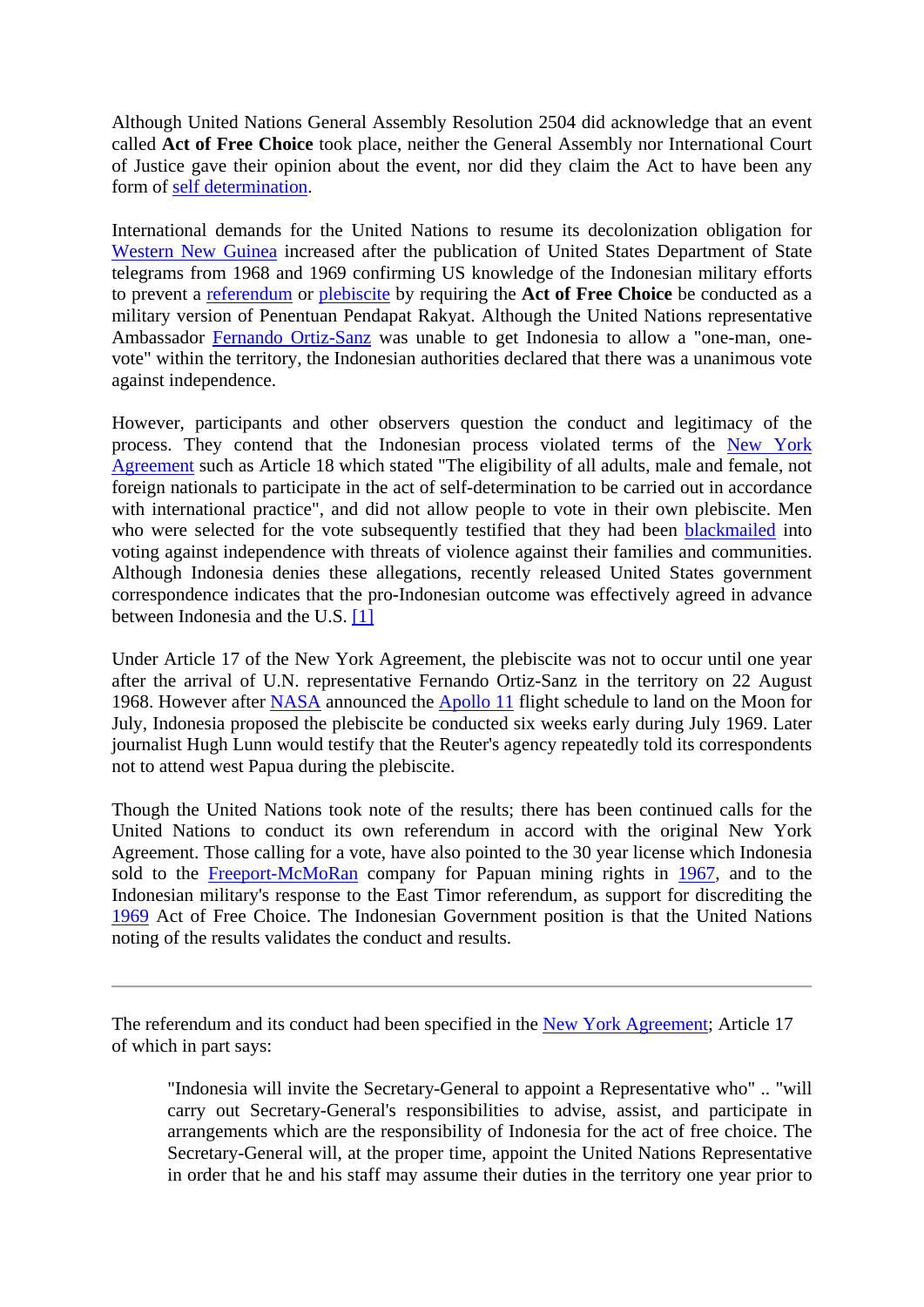the self-determination." .. "The United Nations Representative and his staff will have the same freedom of movement as provided for the personnel referred to in Article XVI".

The agreement continues with Article 18:

#### Article XVIII

Indonesia will make arrangements, with the assistance and participation of the United Nations Representative and his staff, to give the people of the territory, the opportunity to exercise freedom of choice. Such arrangements will include:

- a. Consultation (musyawarah) with the representative councils on procedures and methods to be followed for ascertaining the freely expressed will of the population.
- b. The determination of the actual date of the exercise of free choice within the period established by the present Agreement.
- c. Formulations of the questions in such a way as to permit the inhabitants to decide (a) whether they wish to remain with Indonesia; or (b) whether they wish to sever ties with Indonesia.
- d. The eligibility of all adults, male and female, not foreign nationals to participate in the act of self-determination to be carried out in accordance with international practice, who are resident at the time of the signing of the present Agreement, including those residents who departed after 1945 and who returned to the territory to resume residence after the termination of the Netherlands administration.

But in the reality Indonesia only done consultation with the Council in Jayapura about the way to Self Determination at Mart  $24<sup>th</sup>$  1969. Then take decision to established the council of Self Determination or in Indonesia called Dewan Musyawarah PEPERA (DMP) by 1026 members from eight county that include 983 male and 43 female.

They (DMP) were choused directly by Indonesia without General Election in every place of West Papua. They were under Indonesia Military pressure by OPSUS leader Mr. Ali Murtopo. Then the members of DMP was putted in special place so the Indonesia Military could control them so that they could not communicated with other Papuan or their family also. Every day, they always ate suggestion so that they must choose Integrity to Indonesia and reject the independent so their soul will be saved.

Before the starter of PEPERA where start in Merauke at  $14<sup>th</sup>$  July 1969 and ended in Jayapura at 4th August 1969, one team from Jakarta came who lead by Sudjarwo Tjondronegoro, SH. They arrived in Sukarnopura (Hollandia/Kota Baru / now is Jayapura ) and with the members of DPRGR Irian Barat (Irian Barat Council) they around away every county in West Papua. This team done the earlier meetings with Papuan leaders to give the way when Act of Free Choice start because this PEPERA is formality only so Papuan leader don't speak personally but must in one voiced of acclamation that will be preparing by government of Indonesia and then DMP members just read it. But for the leaders who could not read, must remember it then spoke it. After that, the leaders of Papuan was took into special place and they was kept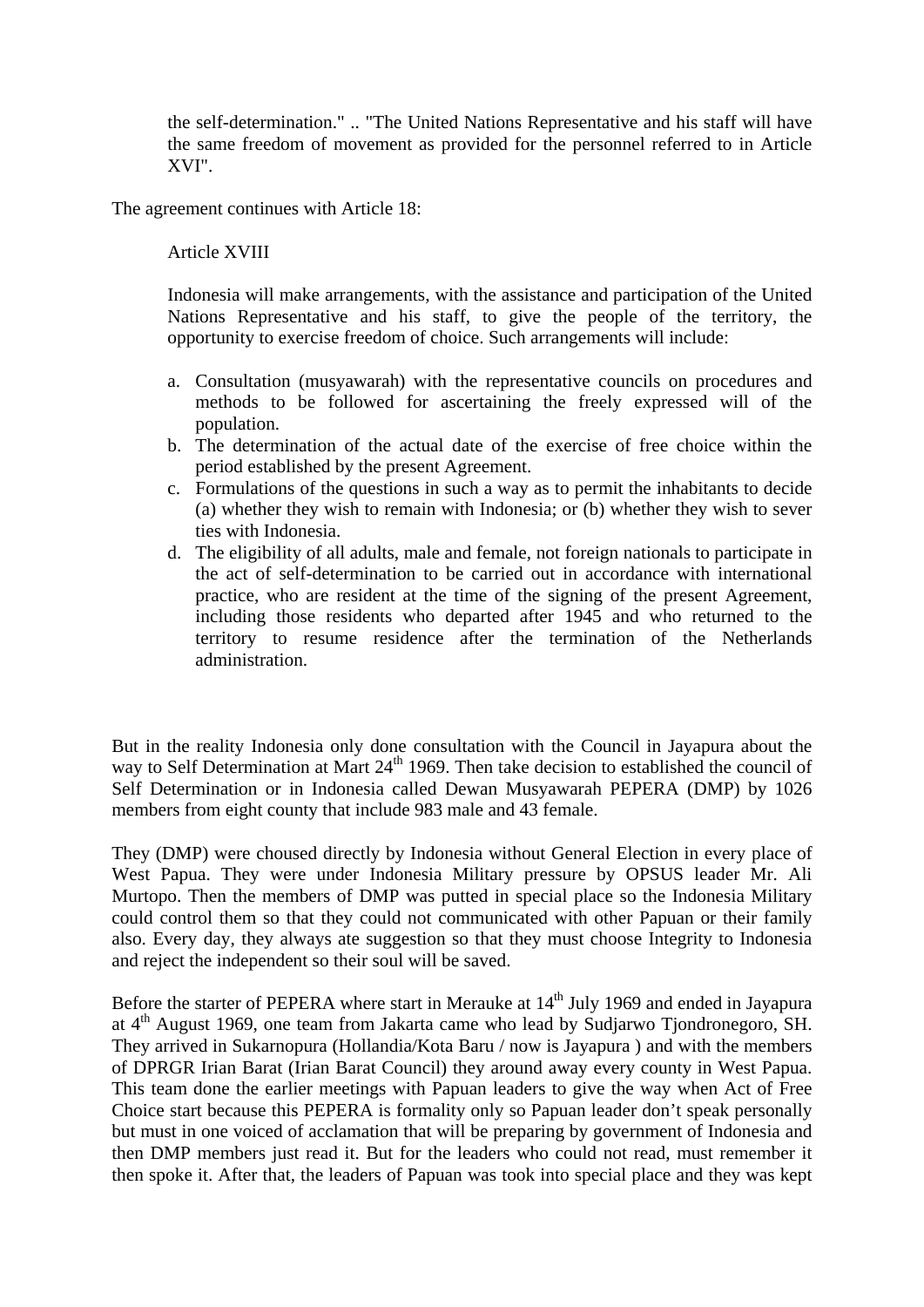by Indonesia Military Control under the commander of OPSUS Mr. Alimurtopo. He (Ali Murtopo) always terror and intimidation them (members of DMP), and the government always testing them to speak in one voice only that "West Papua is the Part of Indonesia Integrity". The Jakarta Team around West Papua starts from  $24<sup>th</sup>$  Mart until  $11<sup>th</sup>$  April 1969. Letter Decision of Internal Ministry no. 31/1969 (SK MENDAGRI no. 31/1969) established the Total of DMP's member. On  $25<sup>th</sup>$  Mart 1969 was made DMP Committee. 9 peoples for every regency. So in 8 regency have 72 peoples who will be e member of DMP committee. DMP committee was choose by Indonesia Government and it must according with Indonesia's concept.

And then, the issue would be done in every regency. The rule of Self Determinaton was arranged by Indonesia until they just chose 1,025 peoples who contained between Indigenous and Not Indigenous who came to West Papua when Indonesia came. Non Indigenous was gave same status with Indigenous to be the member of DMP. Sorong, Manokwari, Biak and Jayapura were a danger area so Indonesia sent their Army Troops and Police to keep the PEPERA. They had put West Papua as the Military Operation Region (Daerah Operasi Militer) before the Act of Free Choice in year 1969.

So, in deep sadness Papuan chose to integrated into Republic of Indonesia in front of UN representative Mr. Orti Zans Fernando. Although some demonstration of Papuan Indigenous but they was shot, kidnap, beaten, caught, and jail and the reporter also forbidden by Indonesia Military.

After Self Determination, the members of DMP was gave radio, wood cuter, and promised give them money. Then in 1976 they was gave honorary charter and Rp. 200,000 (US. \$. 20), and when general election in 1992 they was gave money Rp. 150,000 (US. \$. 15). The total money Rp. 14, 000,000, 000,- (US. \$. 140,000) was sent from Jakarta but the money was corrupted by them (Indonesian).

The process of Self Determination was not accordance with International Practice that include in New York Agreement  $15<sup>th</sup>$  August 1962 article 18 section d but accordance with Rome Agreement  $30<sup>th</sup>$  September 1962 Article 1 & 2 that said Referendum or the Act of Free Choice set for 1969 in the New York Agreement of August, 1962. To be delayed or possible cancelled but Indonesia to rule West Papua for the next twenty - five years (25) effective from the first of May, 1963.

By this agreement, so Indonesia must came to West Papua, must sent their Transmigrant, received US. \$. 30 Million to develop West Papua, this fund as know as FUNDWI (Fund United Nation Donate for West Irian) and it was used to developed transportation.

And in 1967 Indonesia had give signature first contract for Freeport McMoran before Self Determination in 1969. It was caused by Rome Agreement had gave the opportunity America to invest to develop West Papua.

By this agreement also, so after Self Determination Indonesia never legalize West Papua into their statute but only legalize with President Decision no. 1 year 1963 (PENPRE no.1 Tahun 1963). This decision never changed into statute or in legislation council, it mean that West Papua Status is not balance in Indonesia Country (Status Quo of West Papua). By this PENPRES so they gave Special Autonomy to West Papua and gave different currency of money IB Rp (Irian Barat Rupiah) but then it was delayed by Article 6 of Assembly Resolution no. 21 Year 1966. And gave Special Autonomy back with Statute no. 21 Year 2001.

Accordance to that problem above until now West Papua never had opportunity and not have reality law for West Papuan in Indonesia Country. It's mean that West Papua still as the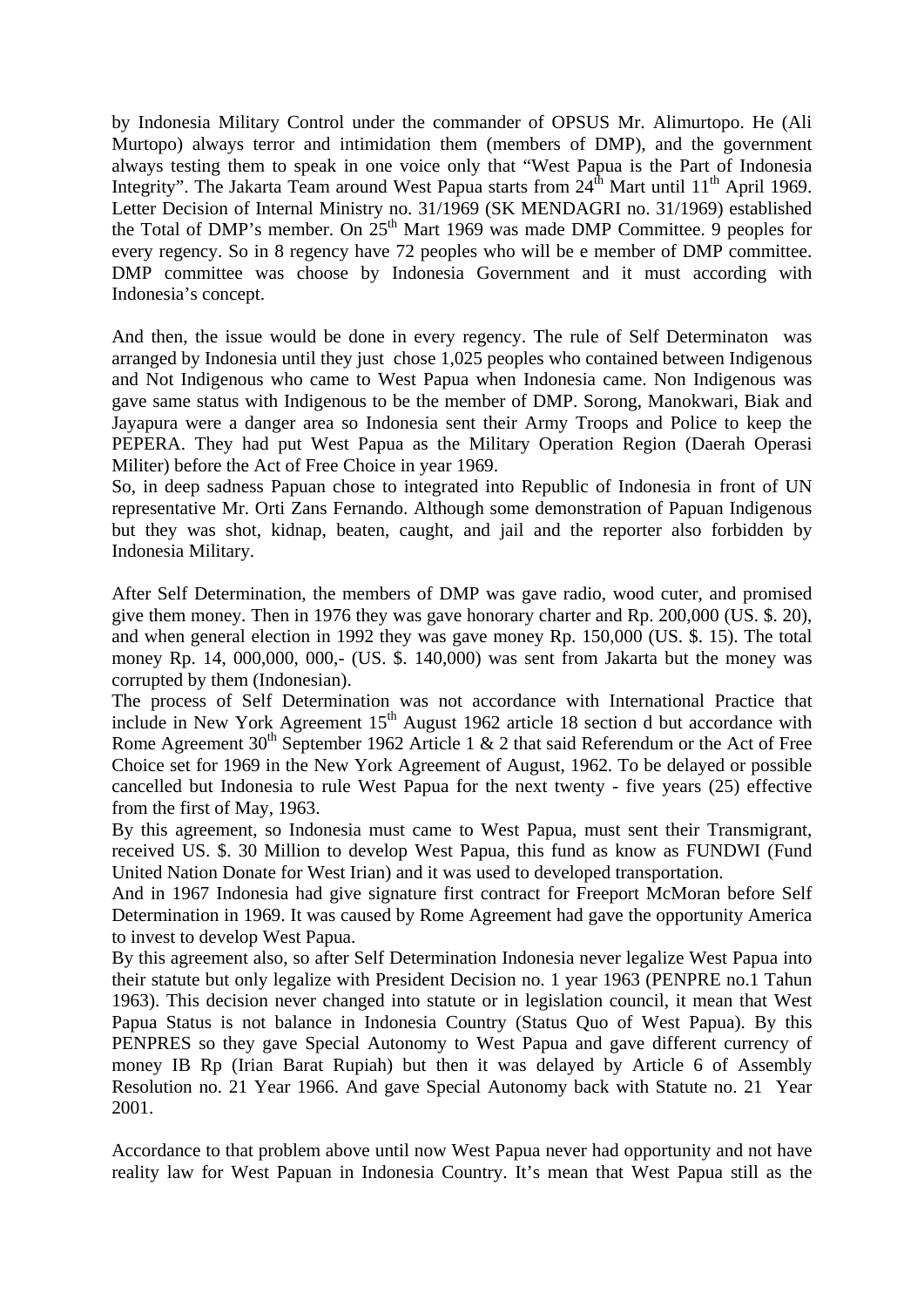*Colonial Land* in Indonesia. It was caused more then 100,000 Papuan Indigenous was killed, full discrimination in job, and many Indonesian said that Papua is the monkey, dirty, black, stupid, and so on.

### **Natural Resources**

Papua is rich in oil and natural gas resources. Oil has been drilled in the province since the 1930s but while exploration continues and new discoveries have been made, many known basins have yet to be exploited.

 Geologically, Papua lies in a unique position between two giant plates - the oceanic crust of the Pacific Plate and the continental crust of the Australian Plate. Tectonic movement of the plates for over millions of years has resulted in Papua being squeezed between the two. The result is the limestone mountain range in the middle of the province. In the process of its formation, the intrusion of acidic rocks caused a mineralization of base metals, from which copper and other mineral reserves are derived. PT Freeport Indonesia's mine in the Timika Regency contains the largest copper reserves in the world, along with gold and silver concentrates. Other fossil fuels and mineral ores include coal, peat, aluminum, nickel, chromium, cobalt, iron, lead, manganese, mercury, tin, tungsten and zinc, while industrial minerals include asbestos, graphite, marble, mica, opal, phosphate, quartz and talc.

#### FREEPORT McMORAN or FREEPORT INDONESIA COMPANY

The Gold, Copper, and Nickel that was allowed by Indonesia Government at year 1967 before Act of Self Determination in year 1969. Until now so many forest damaged, river pollution, and damaged environment near the area of mining. Many Papua was killed by Indonesia military, and the salary very low, so Papuan labor in that company done protest and demonstration but some of them who demonstration was take out from Company and now they lost the job. So many Engineer only from Java, Sulawesi and Sumatra.

Last year Freeport hiding about Gold but now they said the big Gold in this world, so they gave name Tembagapura (Cooper lie). Eight mount have been exploited and now they found new Gold field in Serui Sea.

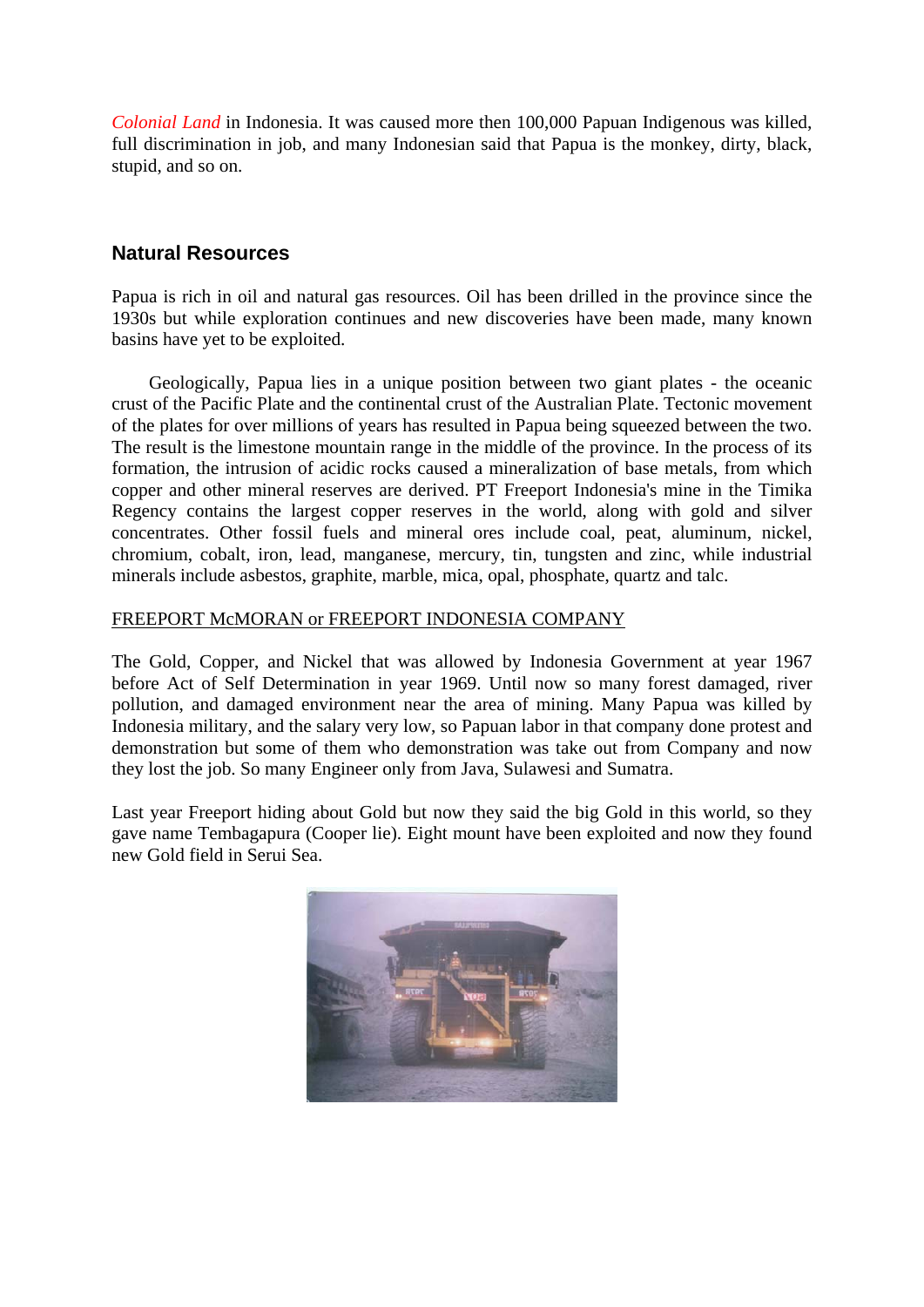

#### BRITISH PETROLEUM (BP)

And now is BP (British Petroleum or LNG Tangguh) wells in Bintuni Bay - West Papua. The total Gas contained more then 14.2 tcf like the picture below :



Source: Nippon Exploration (Berau)

Information :  $\Box$  = Gas Field

Exploration Map by Nippon Oil Exploration (Berau) 2007.

Gas Field in Vorwata 14.2 TCF, Roabiba 1.1 TCF, Otoweri 1.1 TCF, West Berau 1.4 TCF, Wariagar 2.4 TCF). The second target of BP is in Kaimana Block and Enanwatan Block and then in Fakfak area.

In BP, so many Papuan work as labor and peoples of Indonesia always discrimination to Papuan, always changed Papuan home base, not give Papuan compensation if they work in Java Island, never took engineer from Papuan. But only took 6 Papuan Engineer and one of them had go out because discrimination in Geological Department and the other one from IT Engineering was took out by IT Department because he always protest about discrimination in IT Department to him. The geologist is Otniel Wafom and the IT Engineer is Yohanis Anari.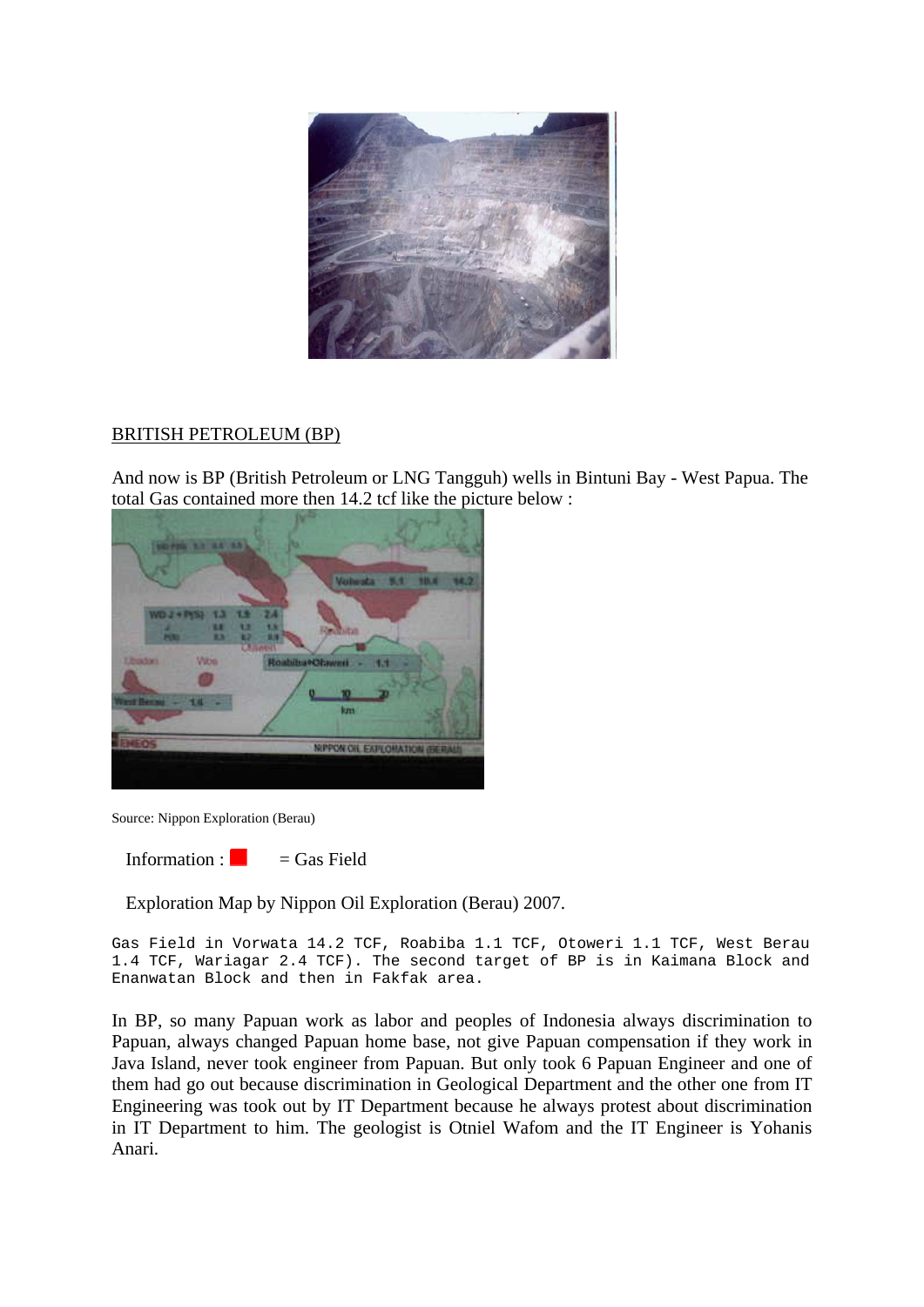



[Map of Bintuni Bay. \(Click on picture to enlarge\).](http://www.geocities.com/west_papua/bintuni_bay.jpg)



[BP Shorbase Constraction in Tanah Merah - Bintuni Bay](http://www.geocities.com/west_papua/Combo.jpg)



[BP Telecommunication System from Jakarta to Papua](http://www.geocities.com/west_papua/Bp_project.jpg)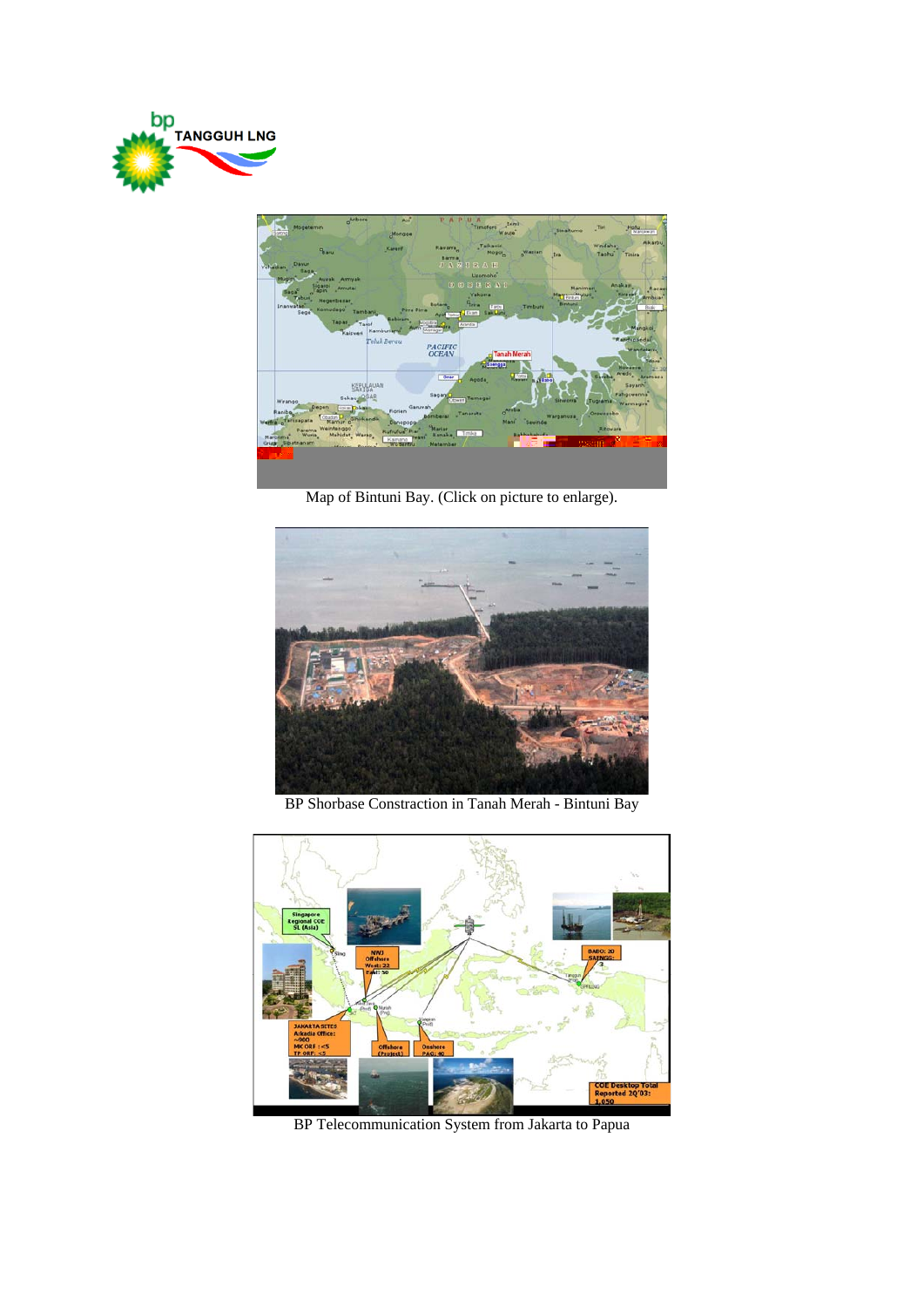#### NATIONS PETROLEUM

Source : http://nationspetroleum.com/operations\_worldwide\_indonesia.html http://mid-gulf.com/main.htm

#### Nations in Indonesia

Indonesia's natural gas reserves are estimated to be the twelfth largest in the world, with a smaller amount of oil. Geological estimates suggest over 200 trillion feet (tcf) of natural gas and 77 billion barrels of oil.

Nations interests in Indonesia represent the company's first major foray into the natural gas business. Our PSCs with the Indonesian government are for both onshore and offshore gas prone properties, at Yapen and Rombebai, in the province of Papua.

Nations owns 100 per cent of the Rombebai lease, an almost 12,000 sq. km parcel located onshore near Lake Rombebai on the northwestern tip of Paupua.

The Yapen lease is on the northern side of Papua, near the islands of Biak and Yapen, northwest of Rombebai. Nations owns 85 per cent of this lease.

Nations also has two farm-in agreements in Indonesia. One is with Australian-based Cooper Energy for a 60 per cent interest in their PSC on the south side of Madura Island. The other agreement is with British-based Serica Energy PLC for a 45 per cent farm-in on their Biliton PSC. The Biliton PSC covers over 3,900 square kilometers, and is located in the Java Sea between the Indonesian islands of Java and Kalimantan.



[Rombebai PSC Location. \(Click on picture to enlarge\).](http://www.geocities.com/west_papua/Rombebai_PSC_Location.jpg)

### Rombebai PSC:-

The Rombebai PSC covers 11,590 sq. km., (2.8 million acres) in the gas rich Waipoga Basin of Northern Papua, Indonesia. Rombebai PSC is a world class super giant gas source, strategically located to Asian - Americas markets. Complete technical work has been accomplished, amounting to over USD 60m by Shell with four wells having been drilled successfully with major gas finds. The entire coast of Northern Papua has a widespread distribution of seismically, "bright" gas charged sands. Major oil & gas companies have recently examined the Rombebai block technical data and have concluded multi trillion cubic feet of gas in the existing proven Shell anticlinal well test. The PSC enjoys the Frontier Fiscal Terms that guarantee 40% net contractor take for gas sales after full cost recovery and tax, the best gas fiscal terms available in Indonesia.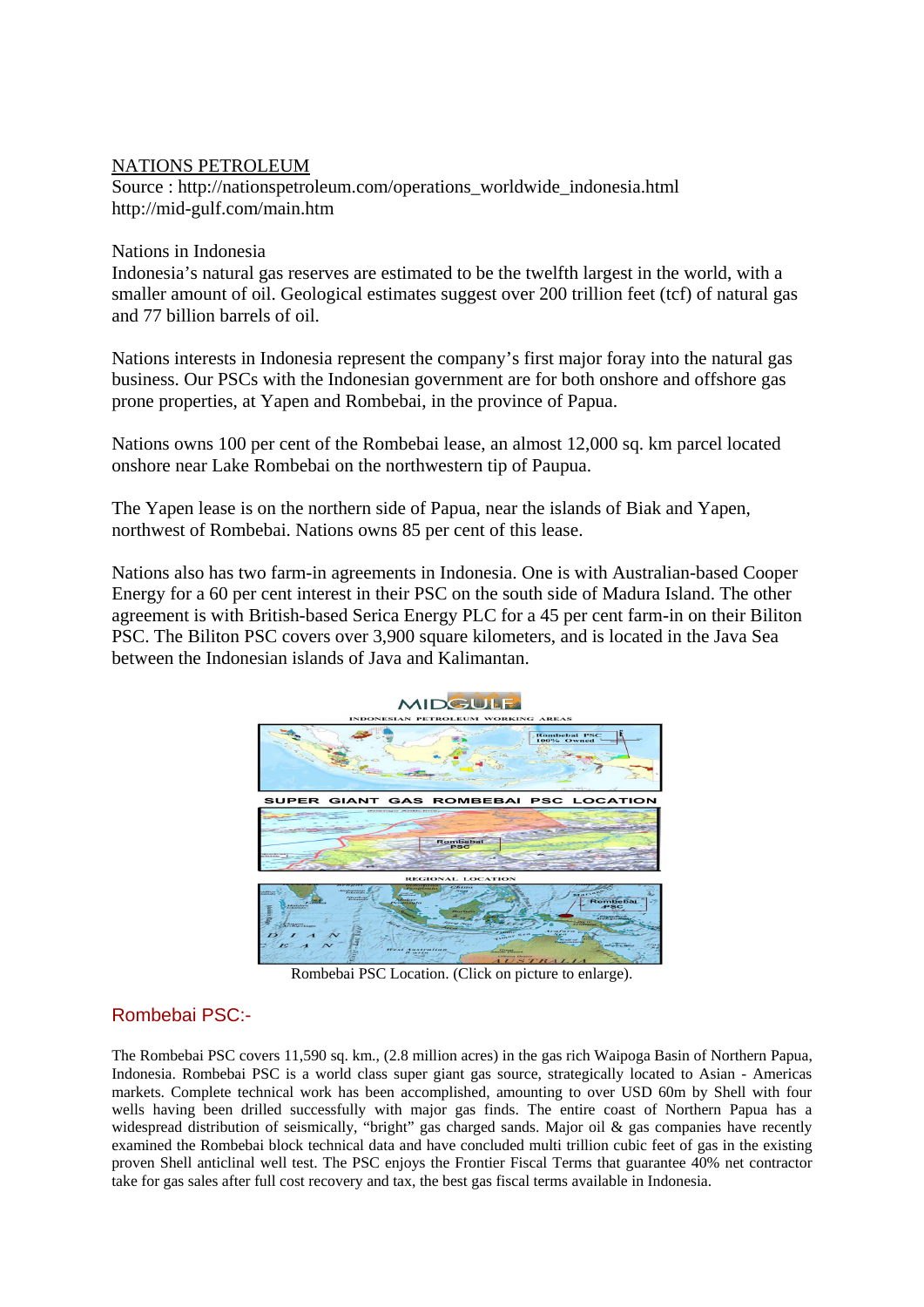# **Special Autonomy**

The Special Autonomy (Self Development) was given by Indonesia government for the first time at year 1963 by Soekarno (First President of Indonesia) by currency personally that is IB Rp (West Irian Rupiah) but afterwards was eliminated by Indonesia Assembly's Resolution No.XXI/MPRS/1966 Article 6 (When Soeharto as the second President of Indonesia). Therefore Papuan make big Revolution for West Papua Independent in 1-7 July 1998 (When Soeharto was dropped out from President's position). So the government gave Second Autonomy for West Papua by Indonesia's Legislation Article 21 year 2001 (When Megawati as the Fifth President). In it Legislation, include the symbols of Flag and Song was allowed but then Government not allow that symbols in government regulation No. 77 Year 2007. So, some of Papuan was jailed by Indonesia Police because used that flag or the symbol of flag.

# *Regions*



[Map of Papua and West Papua Pro](http://en.wikipedia.org/wiki/Image:Westpapua1.png)vince (before their separation) showing major cities and before designation of new regencies in 2004.

Indonesia structures regions by Regencies and districts within those. Though names and areas of control of these regional structures can vary over time in accord with changing political and other requirements, in 2004 Papua province (including what is now [West Papua](http://en.wikipedia.org/wiki/West_Papua_%28province%29)  [province](http://en.wikipedia.org/wiki/West_Papua_%28province%29)) consisted of 27 regencies (kabupaten), 2 cities (kotamadya), 117 subdistricts (kecamatan), 66 kelurahan, and 830 villages (desa).

As of 2004, the Regencies in Papua province were: **[Asmat,](http://en.wikipedia.org/wiki/Asmat_Regency) [Biak Numfor](http://en.wikipedia.org/w/index.php?title=Biak_Numfor&action=editredlink), [Boven Digoel](http://en.wikipedia.org/w/index.php?title=Boven_Digoel&action=editredlink),** [Jayapura,](http://en.wikipedia.org/wiki/Jayapura) [Kota Jayapura](http://en.wikipedia.org/w/index.php?title=Kota_Jayapura&action=editredlink), [Jayawijaya](http://en.wikipedia.org/w/index.php?title=Jayawijaya&action=editredlink), [Keerom](http://en.wikipedia.org/w/index.php?title=Keerom&action=editredlink), [Mappi](http://en.wikipedia.org/w/index.php?title=Mappi&action=editredlink), [Merauke](http://en.wikipedia.org/wiki/Merauke), [Mimika,](http://en.wikipedia.org/w/index.php?title=Mimika&action=editredlink) [Nabire,](http://en.wikipedia.org/w/index.php?title=Nabire&action=editredlink) [Paniai](http://en.wikipedia.org/w/index.php?title=Paniai&action=editredlink), [Pegunungan Bintang,](http://en.wikipedia.org/w/index.php?title=Pegunungan_Bintang&action=editredlink) [Puncak Jaya,](http://en.wikipedia.org/wiki/Puncak_Jaya) [Sarmi](http://en.wikipedia.org/w/index.php?title=Sarmi&action=editredlink), [Supiori](http://en.wikipedia.org/wiki/Supiori), [Tolikara,](http://en.wikipedia.org/w/index.php?title=Tolikara&action=editredlink) [Waropen](http://en.wikipedia.org/w/index.php?title=Waropen&action=editredlink), [Yahukimo](http://en.wikipedia.org/w/index.php?title=Yahukimo&action=editredlink), and [Yapen Waropen.](http://en.wikipedia.org/w/index.php?title=Yapen_Waropen&action=editredlink) The Regencies in the same time period for [West Papua province](http://en.wikipedia.org/wiki/Papua_Barat) were: [Fak-](http://en.wikipedia.org/w/index.php?title=Fakfak&action=editredlink)[Fak](http://en.wikipedia.org/w/index.php?title=Fakfak&action=editredlink), [Kaimana](http://en.wikipedia.org/w/index.php?title=Kaimana&action=editredlink), [Manokwari](http://en.wikipedia.org/wiki/Manokwari), [Raja Ampat,](http://en.wikipedia.org/wiki/Raja_Ampat) [Sorong](http://en.wikipedia.org/wiki/Sorong), [Kota Sorong,](http://en.wikipedia.org/w/index.php?title=Kota_Sorong&action=editredlink) [Sorong Selatan,](http://en.wikipedia.org/w/index.php?title=Sorong_Selatan&action=editredlink) [Teluk](http://en.wikipedia.org/w/index.php?title=Teluk_Bintuni&action=editredlink)  [Bintuni](http://en.wikipedia.org/w/index.php?title=Teluk_Bintuni&action=editredlink), and [Teluk Wondama.](http://en.wikipedia.org/w/index.php?title=Teluk_Wondama&action=editredlink)

In [2003](http://en.wikipedia.org/wiki/2003) the western-most third of Papua province was split into a separate province, called [West Irian Jaya,](http://en.wikipedia.org/wiki/Papua_Barat) which was itself renamed West Papua province in [2007](http://en.wikipedia.org/wiki/2007).

[Jayapura,](http://en.wikipedia.org/wiki/Jayapura) founded in [1910](http://en.wikipedia.org/wiki/1910) as *Hollandia*, had by [1962](http://en.wikipedia.org/wiki/1962) developed into a city with modern civil, educational, and medical services. Since Indonesian administration these services have been replaced by Indonesian equivalents such as the TNI (military) replacing the Papuan police force. The name of the city has been changed from Hollandia, to Kotabaru then Sukarnopura and finally Jayapura.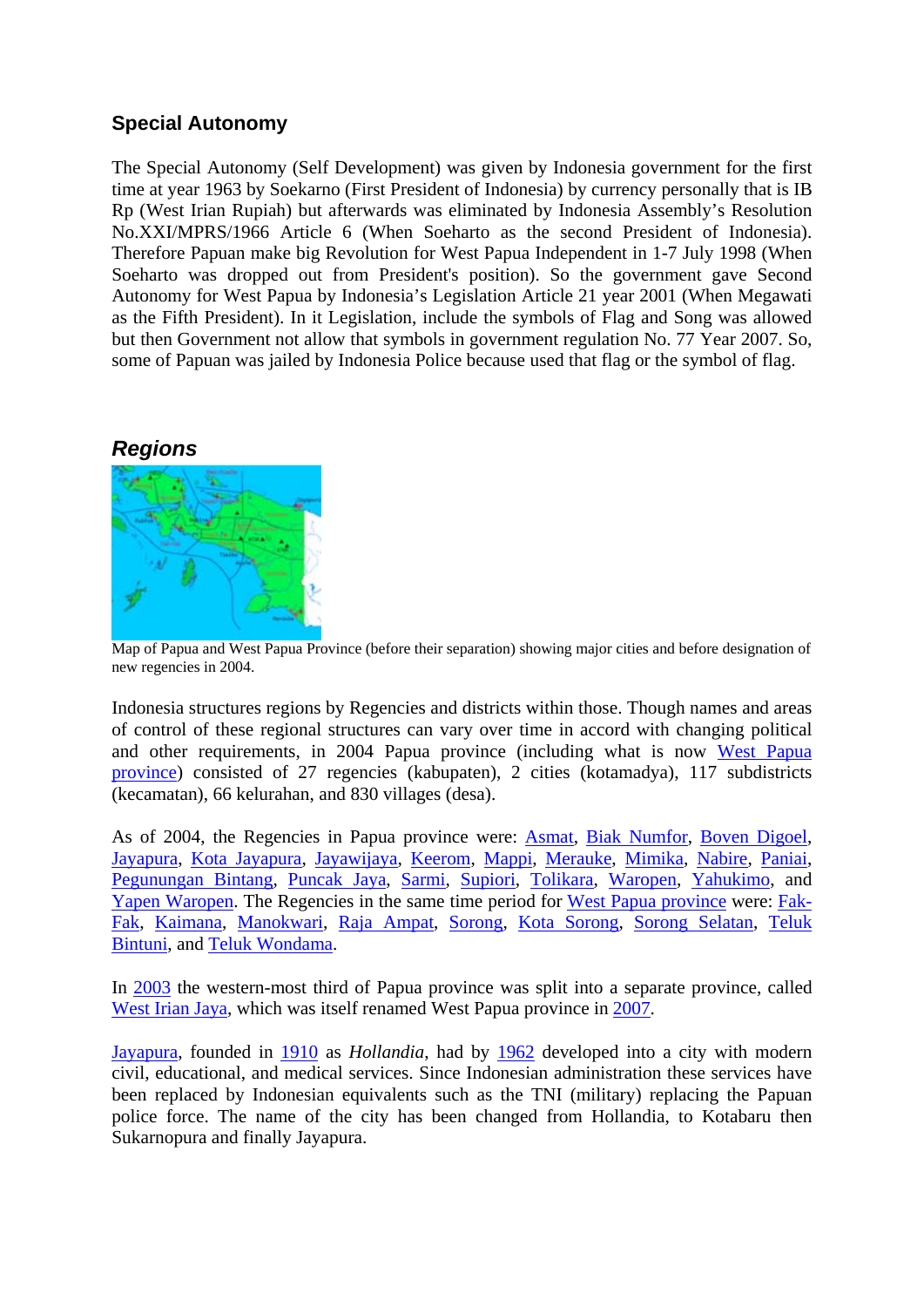It is the largest city in Western New Guinea, boasting a small but active tourism industry, it is a neat and pleasant city built on a slope overlooking the bay. [Cenderawasih University](http://en.wikipedia.org/wiki/Cenderawasih_University) campus houses the [Jayapura Museum.](http://en.wikipedia.org/w/index.php?title=Jayapura_Museum&action=editredlink) [Tanjung Ria](http://en.wikipedia.org/w/index.php?title=Tanjung_Ria&action=editredlink) beach, well-known to the Allies during World War II, is a popular holiday resort now with facilities for water sports, and General [Douglas MacArthur's](http://en.wikipedia.org/wiki/Douglas_MacArthur) World War II quarters are still intact.

# *Geography*

| Land Area                            |                                         |  |  |  |
|--------------------------------------|-----------------------------------------|--|--|--|
| Area                                 | 420,540 km <sup>2</sup> (162,371 sq mi) |  |  |  |
|                                      | Climate                                 |  |  |  |
| Rainfall                             | 100 to 10,000 mm (4-400 in)             |  |  |  |
| Temperature<br>0 to 32 °C (32–90 °F) |                                         |  |  |  |
| Humidity                             | 80%                                     |  |  |  |

A central East-West [mountain range](http://en.wikipedia.org/wiki/Mountain_range) dominates the geography of New Guinea, over 1,600 km (994 mi) in total length. The western section is around 600 km (373 mi) long and 100 km (62 mi) across. Steep mountains 3,000 to 4,000 m (9,850–13,100 ft) and up to 5,000 m (16,400 ft) high along the range ensures a steady supply of rain from the tropical atmosphere. The [tree line](http://en.wikipedia.org/wiki/Tree_line) is around 4,000 m (13,100 ft) [elevation](http://en.wikipedia.org/wiki/Elevation) and the tallest peaks are snowbound year round.

Both north and west of the central ranges the land remains mountainous — mostly 1,000 to 2,000 m (3,300–6,660 ft) high — and covered by thick [rain forest](http://en.wikipedia.org/wiki/Rain_forest) with a warm humid climate year round.

The third major habitat feature is the south east lowlands with extensive [wetlands](http://en.wikipedia.org/wiki/Wetland) stretching for hundreds of kilometers.

The province has 40 major [rivers](http://en.wikipedia.org/wiki/River), 12 [lakes,](http://en.wikipedia.org/wiki/Lake) and 40 [islands](http://en.wikipedia.org/wiki/Island). The [Mamberamo](http://en.wikipedia.org/wiki/Mamberamo) river, sometimes referred to as the ["Amazon](http://en.wikipedia.org/wiki/Amazon_River) of Papua" is the province's largest river which winds through the northern part of the province. The result is a large area of lakes and rivers known as the Lakes Plains region. The vast southern lowlands, which consist of a mosaic of habitats including mangrove, tidal and freshwater swamp forest, and lowland rainforest, are home to a dense population of fishermen and gatherers such as the [Asmat people](http://en.wikipedia.org/wiki/Asmat_people). The famous [Baliem Valley,](http://en.wikipedia.org/wiki/Baliem_Valley) home of the [Dani people](http://en.wikipedia.org/wiki/Dani_people) is a tableland 1,600 m (5,250 ft) above sea level in the midst of the central mountain range; [Puncak Jaya](http://en.wikipedia.org/wiki/Puncak_Jaya) (formerly *Carstensz Pyramid*) is a mist covered limestone mountain peak 4,884 m (16,024 ft) above sea level, the highest point in Indonesia.

The border with [Papua New Guinea](http://en.wikipedia.org/wiki/Papua_New_Guinea) mostly follows the 141st meridian, with one section defined by the [Fly River.](http://en.wikipedia.org/wiki/Fly_River) This border is largely unguarded, and has seen a dramatic amount of refugees and illegal aliens cross over to PNG to flee the Indonesians. There are no reliable estimates on how many have crossed.

# *Demographics*

The combined population of the Indonesian provinces of West Irian Jaya and Papua, constituting all of Western New Guinea, was estimated to be 2,646,489 in [2005](http://en.wikipedia.org/wiki/2005). The two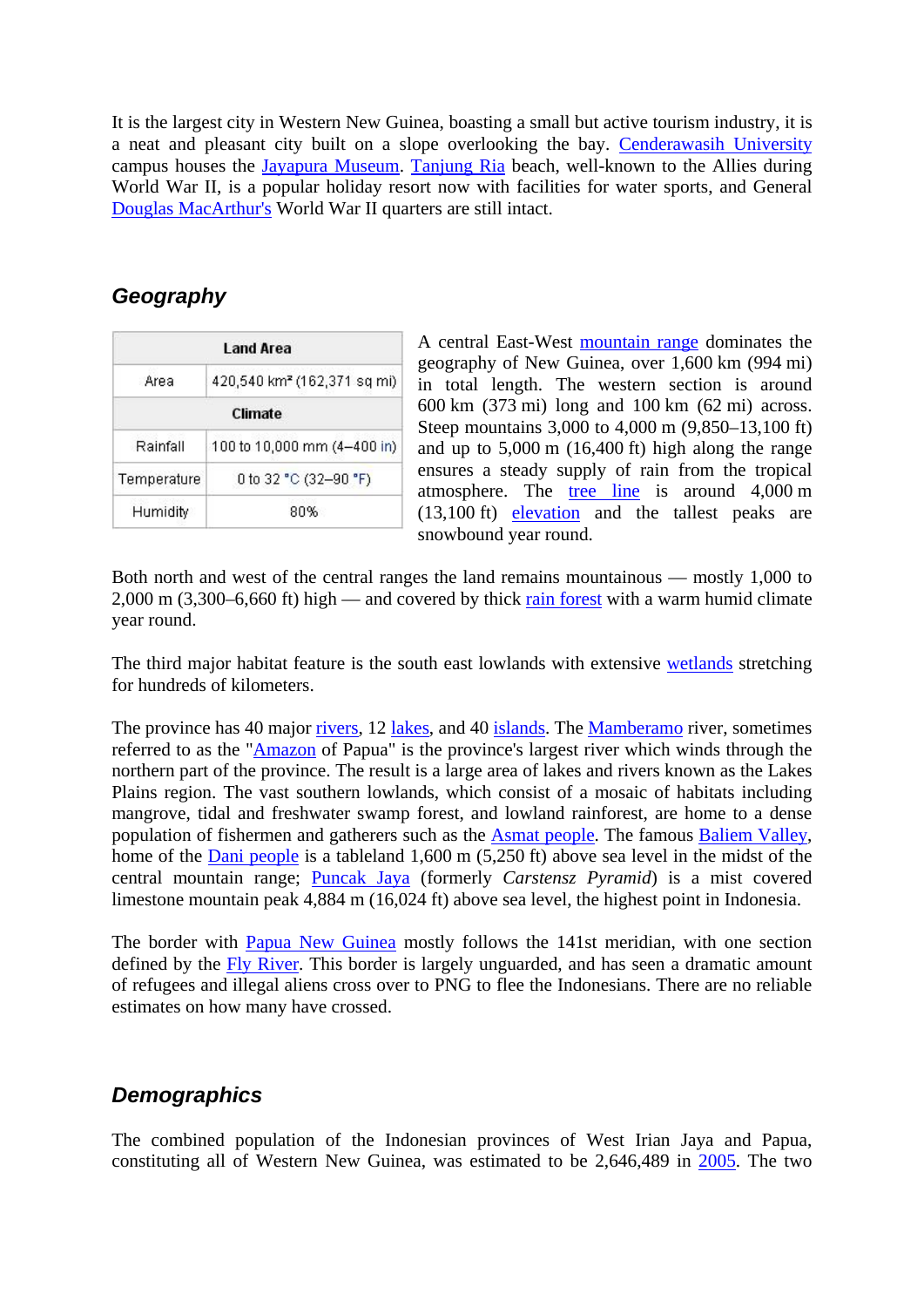largest cities in the territory are Sorong in the northwest of the [Bird's Head Peninsula](http://en.wikipedia.org/wiki/Bird%27s_Head_Peninsula) and Jayapura in the northeast. Both cities have a population of approximately 200,000.

As in Papua New Guinea and some surrounding east Indonesian provinces, a large majority of the population is Christian. In the [2000](http://en.wikipedia.org/wiki/2000) census 54% of West Papuans identified themselves as Protestant, 24% as Catholic, 21% as Muslim, and less than 1% as either Hindu or Buddhist. There is also substantial practice of [animism](http://en.wikipedia.org/wiki/Animism) among the major religions, but this is not recorded by the Indonesian census.

# *Tribes*



[Church in Kuala Kencana.](http://en.wikipedia.org/wiki/Image:Church_in_kualakencana2.png) 

Western New Guinea is home to around 312 different tribes, including some [uncontacted](http://en.wikipedia.org/wiki/Uncontacted_peoples)  [peoples.](http://en.wikipedia.org/wiki/Uncontacted_peoples)<sup>[13]</sup> The following are some of the most well-known:

- [Amungme](http://en.wikipedia.org/wiki/Amungme)
- Arfak
- [Asmat](http://en.wikipedia.org/wiki/Asmat_people)
- [Bauzi](http://en.wikipedia.org/wiki/Bauzi)
- $\bullet$  [Biak](http://en.wikipedia.org/w/index.php?title=Biak_people&action=editredlink) (Byak)
- [Damal](http://en.wikipedia.org/w/index.php?title=Damal_people&action=editredlink)
- [Dani](http://en.wikipedia.org/wiki/Dani_%28ethnic_group%29)
- Empur
- [Kamoro](http://en.wikipedia.org/w/index.php?title=Kamoro&action=editredlink)
- [Kombai](http://en.wikipedia.org/wiki/Kombai_people)
- [Korowai](http://en.wikipedia.org/wiki/Korowai)
- [Lani](http://en.wikipedia.org/wiki/Lani_%28ethnic_group%29)
- [Mee](http://en.wikipedia.org/wiki/Mee_%28tribe%29)
- [Nduga](http://en.wikipedia.org/w/index.php?title=Nduga&action=editredlink)
- [Sawi](http://en.wikipedia.org/wiki/Sawi)
- **[Sentani](http://en.wikipedia.org/w/index.php?title=Sentani_people&action=editredlink)**
- [Yali](http://en.wikipedia.org/w/index.php?title=Yali_people&action=editredlink)

# *Ecology*

| <b>Animal Class</b>  | <b>Fst. Number</b> |
|----------------------|--------------------|
| Mammals              | 180                |
| Marsupial Mammals    | 70                 |
| <b>Birds</b>         | 700                |
| <b>Endemic Birds</b> | 450                |
| <b>Bats</b>          | 70                 |

A vital tropical rainforest with the tallest tropical trees and vast biodiversity, Papua's known forest fauna includes [marsupials](http://en.wikipedia.org/wiki/Marsupials) (including [possums](http://en.wikipedia.org/wiki/Possum), [wallabies,](http://en.wikipedia.org/wiki/Wallaby) [tree-kangaroos,](http://en.wikipedia.org/wiki/Tree-kangaroo) [cuscus\)](http://en.wikipedia.org/w/index.php?title=Cuscus&action=editredlink), other mammals (including the endangered longbeaked [echidna\)](http://en.wikipedia.org/wiki/Echidna), many bird species (including [birds of](http://en.wikipedia.org/wiki/Birds_of_paradise)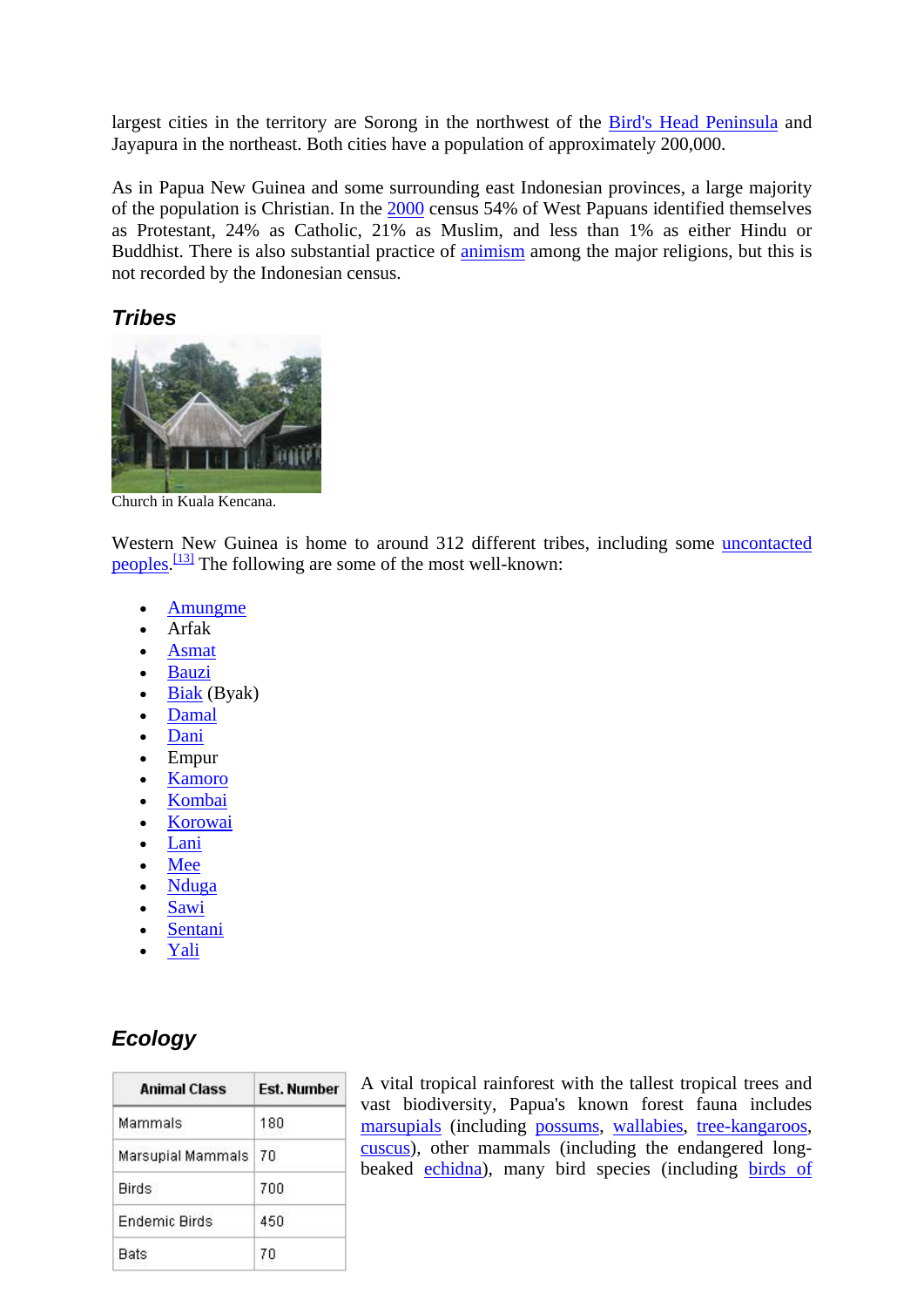[paradise,](http://en.wikipedia.org/wiki/Birds_of_paradise) [cassowaries](http://en.wikipedia.org/wiki/Cassowary), [parrots](http://en.wikipedia.org/wiki/Parrot), [cockatoos](http://en.wikipedia.org/wiki/Cockatoo)), the world's longest lizards (Papua [monitor](http://en.wikipedia.org/wiki/Monitor_lizard)) and some of the world's largest butterflies.

The island has an estimated 16,000 species of plant, 124 genera of which are endemic.

The extensive waterways and wetlands of Papua are also home to salt and freshwater [crocodile,](http://en.wikipedia.org/wiki/Crocodile) [tree monitor,](http://en.wikipedia.org/w/index.php?title=Tree_monitor&action=editredlink) [flying foxes,](http://en.wikipedia.org/wiki/Megabat) [osprey,](http://en.wikipedia.org/wiki/Osprey) [bats](http://en.wikipedia.org/wiki/Bats) and other animals; while the equatorial glacier fields remain largely unexplored.

In February 2005, a team of scientists exploring the [Foja Mountains](http://en.wikipedia.org/wiki/Foja_Mountains) discovered numerous new species of birds, butterflies, amphibians, and [p](http://en.wikipedia.org/wiki/Western_New_Guinea#_note-11)lants, including a species of [rhododendron](http://en.wikipedia.org/wiki/Rhododendron) which may have the largest bloom of the genus.  $\frac{14}{14}$ 

Ecological dangers include deforestation at an alarming rate; the spread of the exotic [Crab](http://en.wikipedia.org/wiki/Crab-eating_Macaque)[eating Macaque](http://en.wikipedia.org/wiki/Crab-eating_Macaque) (monkey) which now threatens the existence of many native species; pollution such as [Grasberg mine](http://en.wikipedia.org/wiki/Grasberg_mine) dumping 190,000 tons<sup>[*[vague](http://en.wikipedia.org/wiki/Wikipedia:Manual_of_Style)*]</sup> of copper and gold tailings into the rivers system each day.

# *Culture*

West Papuans share many affinities with the [culture of Papua New Guinea](http://en.wikipedia.org/wiki/Culture_of_Papua_New_Guinea) (PNG) to the east. As with PNG, the peoples of the highlands have distinct traditions and languages from peoples of the coasts.

Many aspects of West Papuan culture have been forcibly repressed since the area's 1963 incorporation into the Indonesian state. In 2001 the province was granted special autonomy by the Indonesian government, opening the possibility of increased indigenous [cultural](http://en.wikipedia.org/wiki/Creative_industries)  [production](http://en.wikipedia.org/wiki/Creative_industries) and arts venues.

Some Papuans fear that the history of Indonesian repression, education, propaganda, and transmigration have negatively impacted Papuan cultures. In March 2003 [John Rumbiak](http://en.wikipedia.org/wiki/John_Rumbiak) stated that Papuan culture "will be extinct" within 10 to 20 years, if the present rate of assimilation in the region continues.<sup>[15]</sup> In response to such criticism the Indonesian government states that the special autonomy arrangement specifically addresses the ongoing preservation of Papua culture, and that the [transmigration program](http://en.wikipedia.org/wiki/Transmigration_program) was "designed specifically to help the locals through knowledge transfer."<sup>[\[16\]](http://en.wikipedia.org/wiki/Western_New_Guinea#_note-13)</sup> Papua advocates view such responses as a continuation of t[he](http://en.wikipedia.org/wiki/Western_New_Guinea#_note-14) Indonesian state's tendency to view Papuans as "primitives" in need of "development."<sup>[\[17\]](http://en.wikipedia.org/wiki/Western_New_Guinea#_note-14)</sup>

In some parts of the highlands, the [koteka](http://en.wikipedia.org/wiki/Koteka) is traditionally worn by males in ceremonial contexts. Despite government efforts to suppress it, the use of the koteka as everyday dress by [Dani](http://en.wikipedia.org/wiki/Dani_people) males in Western New Guinea is still very common.

# *References*

• Leith, Denise. 2002. *The Politics of Power: Freeport in Suharto's Indonesia.* Honolulu: University of Hawaii Press. [ISBN 0-8248-2566-7](http://en.wikipedia.org/w/index.php?title=Special:Booksources&isbn=0824825667)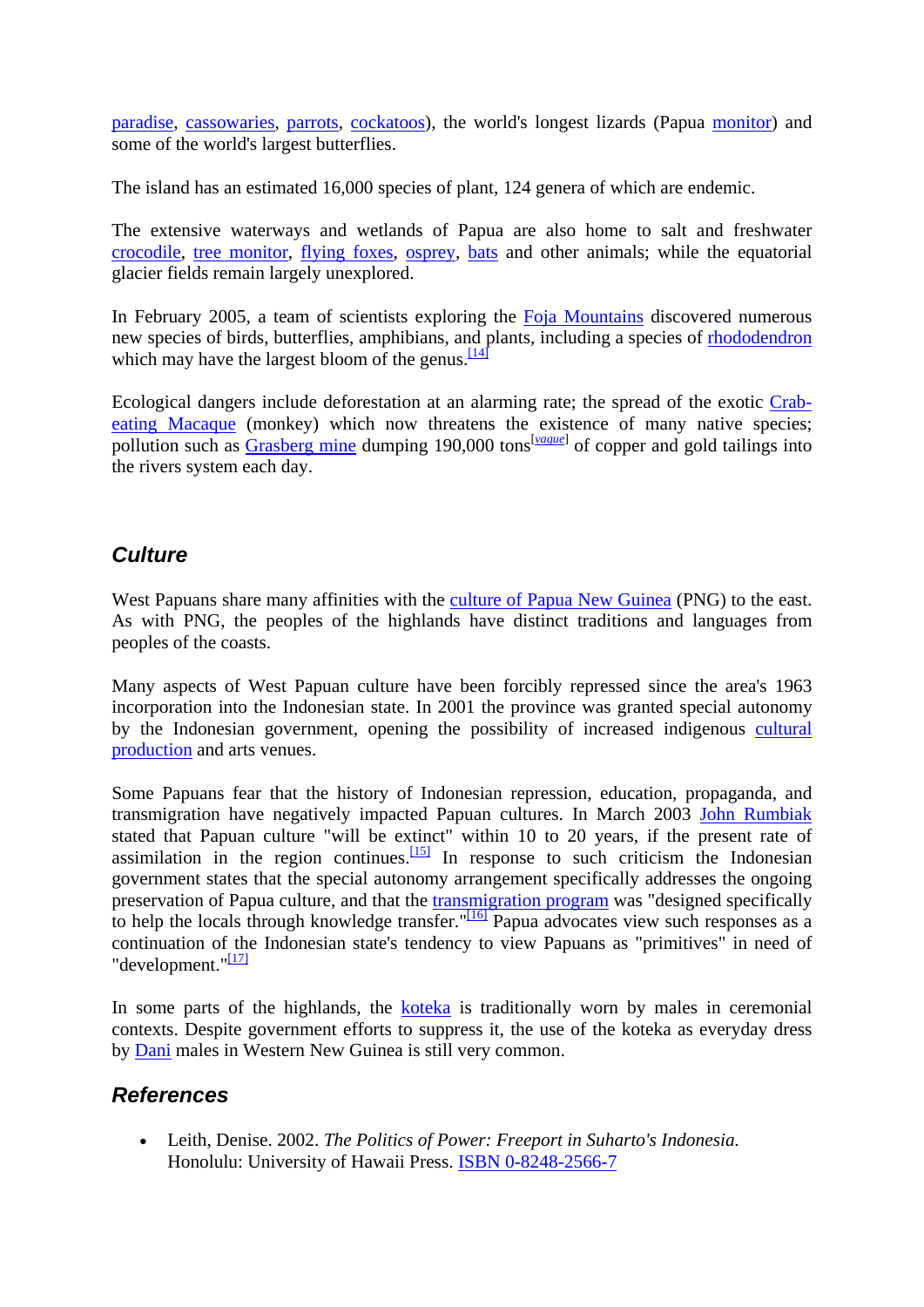- Conboy, Ken. 2003. *Kopassus.* Equinox Publishing, Jakarta Indonesia. [ISBN 979-](http://en.wikipedia.org/w/index.php?title=Special:Booksources&isbn=9799589886) [95898-8-6](http://en.wikipedia.org/w/index.php?title=Special:Booksources&isbn=9799589886)
- *The United Nations and the Indonesian Takeover of West Papua, 1962-1969: Anatomy of a Betrayal* by John Saltford (2002) [ISBN 0-415-40625-0](http://en.wikipedia.org/w/index.php?title=Special:Booksources&isbn=0415406250) ([pdf 3.4 MB\)](http://www.freewestpapua.org/docs/saltford.htm)
- Drooglever, Pieter J.: *Een Daad van Vrije Keuze: De Papoea's van Westelijke Nieuw-Guinea en de grenzen van het zelfbeschikkingsrecht.* Verlag Boom, Amsterdam, 2005. [ISBN 90-8506-178-4](http://en.wikipedia.org/w/index.php?title=Special:Booksources&isbn=9085061784) [\(Summary\)](http://tapol.gn.apc.org/reports/droogleverengsum.htm)
- Online documentaries on the West Papuan struggle for independence, sponsored by [West German-based Friends of Peoples Close to Nature](http://www.fpcn-global.org/index.php?module=htmlpages&func=display&pid=1)
- [http://en.wikipedia.org/wiki/Act\\_of\\_Free\\_Choice](http://en.wikipedia.org/wiki/Act_of_Free_Choice)
- http://www.kbri-canberra.org.au/s\_issues/papua/papua.htm
- Nederland Niew Guinea Newspaper, 19 October 1961.
- Kumpulan Ketetapan-Ketetapan MPR.
- Api Perjuangan Pembebasan Irian Barat.

# *Notes*

- 1. **[^](http://en.wikipedia.org/wiki/Western_New_Guinea#_ref-0)** [US Dept of Defence;](http://stinet.dtic.mil/oai/oai?&verb=getRecord&metadataPrefix=html&identifier=ADA462594) [International Crisis Group;](http://www.crisisgroup.org/home/index.cfm?id=1764&l=1) [International Crisis Group](http://www.crisisgroup.org/home/index.cfm?id=4364&l=1)
- 2. **[^](http://en.wikipedia.org/wiki/Western_New_Guinea#_ref-1)** [J. van Oldenborgh, Report of a Voyage with H. M. steamship Batavia from Ternate](http://www.xs4all.nl/%7Egjvo/papoea/)  [to the South Coast of New-Guinea to 141° E, 1881.](http://www.xs4all.nl/%7Egjvo/papoea/)
- 3. **[^](http://en.wikipedia.org/wiki/Western_New_Guinea#_ref-2)** [United Nations General Assembly Resolution 448\(V\)](http://www.un.org/documents/ga/res/5/ares5.htm)
- 4. ^ *[a](http://en.wikipedia.org/wiki/Western_New_Guinea#_ref-UIC_0) [b](http://en.wikipedia.org/wiki/Western_New_Guinea#_ref-UIC_1)* [US Foreign Relations, 1961–63, Vol XXIII, Southeast Asia.](http://dosfan.lib.uic.edu/ERC/frus/summaries/950306_FRUS_XXIII_1961-63.html)
- 5. **[^](http://en.wikipedia.org/wiki/Western_New_Guinea#_ref-3)** Conboy, Ken. 2003. *Kopassus.* Equinox Publishing, Jakarta Indonesia. [ISBN 979-](http://en.wikipedia.org/w/index.php?title=Special:Booksources&isbn=9799589886) [95898-8-6](http://en.wikipedia.org/w/index.php?title=Special:Booksources&isbn=9799589886)
- 6. **[^](http://en.wikipedia.org/wiki/Western_New_Guinea#_ref-Halcyon_0)** [US President letter.](ftp://ftp.halcyon.com/pub/FWDP/Oceania/jfkpapua.txt)
- 7. **[^](http://en.wikipedia.org/wiki/Western_New_Guinea#_ref-4)** [Report claims secret genocide in Indonesia University of Sydney](http://www.usyd.edu.au/news/84.html?newsstoryid=651)
- 8. **[^](http://en.wikipedia.org/wiki/Western_New_Guinea#_ref-5)** [West Papua Support](http://www.news.vu/en/news/RegionalNews/050728-West-Papua-Support.shtml)
- 9. **[^](http://en.wikipedia.org/wiki/Western_New_Guinea#_ref-6)** Saltford, John. 2003. *The United Nations and the Indonesian Takeover 1962-1969: The Anatomy of Betrayal.* NY: Routledge.
- 10. **[^](http://en.wikipedia.org/wiki/Western_New_Guinea#_ref-7)** [Report on Netherlands New Guinea for the Year 1961, Appendix](http://www.papuaweb.org/dlib/nngg/1961-apx.PDF)
- 11. **[^](http://en.wikipedia.org/wiki/Western_New_Guinea#_ref-8)** [Papua refugees get Australia visa](http://news.bbc.co.uk/2/hi/asia-pacific/4835788.stm)  *BBC News* [23 March](http://en.wikipedia.org/wiki/March_23) [2006.](http://en.wikipedia.org/wiki/2006)
- 12. **[^](http://en.wikipedia.org/wiki/Western_New_Guinea#_ref-9)** [Indonesia recalls Australia envoy](http://news.bbc.co.uk/2/hi/asia-pacific/4839762.stm) *BBC News* [24 March](http://en.wikipedia.org/wiki/March_24) [2006](http://en.wikipedia.org/wiki/2006).
- 13. **[^](http://en.wikipedia.org/wiki/Western_New_Guinea#_ref-10)** [Survival International Papua](http://www.survival-international.org/tribes/papuan)
- 14. **[^](http://en.wikipedia.org/wiki/Western_New_Guinea#_ref-11)** Robin McDowell: ['Lost world' yields exotic new species](http://www.canada.com/vancouversun/news/story.html?id=978c0a2b-4d79-4d09-b5a6-074e7daaabb9) *The Vancouver Sun* [February 8](http://en.wikipedia.org/wiki/February_8), [2006](http://en.wikipedia.org/wiki/2006)
- 15. **[^](http://en.wikipedia.org/wiki/Western_New_Guinea#_ref-12)** [The exile who fights for the rights of all Papuans](http://www.theage.com.au/articles/2003/02/26/1046064103643.html)  By Martin Flanagan, *[The Age](http://en.wikipedia.org/wiki/The_Age)* [27 February](http://en.wikipedia.org/wiki/February_27) [2003](http://en.wikipedia.org/wiki/2003)
- 16. **[^](http://en.wikipedia.org/wiki/Western_New_Guinea#_ref-13)** [Letter to the Editor: "Papua culture is not at risk."](http://www.kbri-canberra.org.au/letoe/2003/030303b.htm) *[The Age](http://en.wikipedia.org/wiki/The_Age)*, [3 March](http://en.wikipedia.org/wiki/March_3) [2003](http://en.wikipedia.org/wiki/2003)
- 17. **[^](http://en.wikipedia.org/wiki/Western_New_Guinea#_ref-14)** Denise Leith, 2003. *The Politics of Power: Freeport in Suharto's Indonesia,* University of Hawai'i Press, Honolulu.

# *Further reading*

Penders, C.L.M., *The West New Guinea debacle. Dutch decolonisation and Indonesia 1945- 1962*, Leiden 2002, [KITLV](http://en.wikipedia.org/wiki/KITLV)